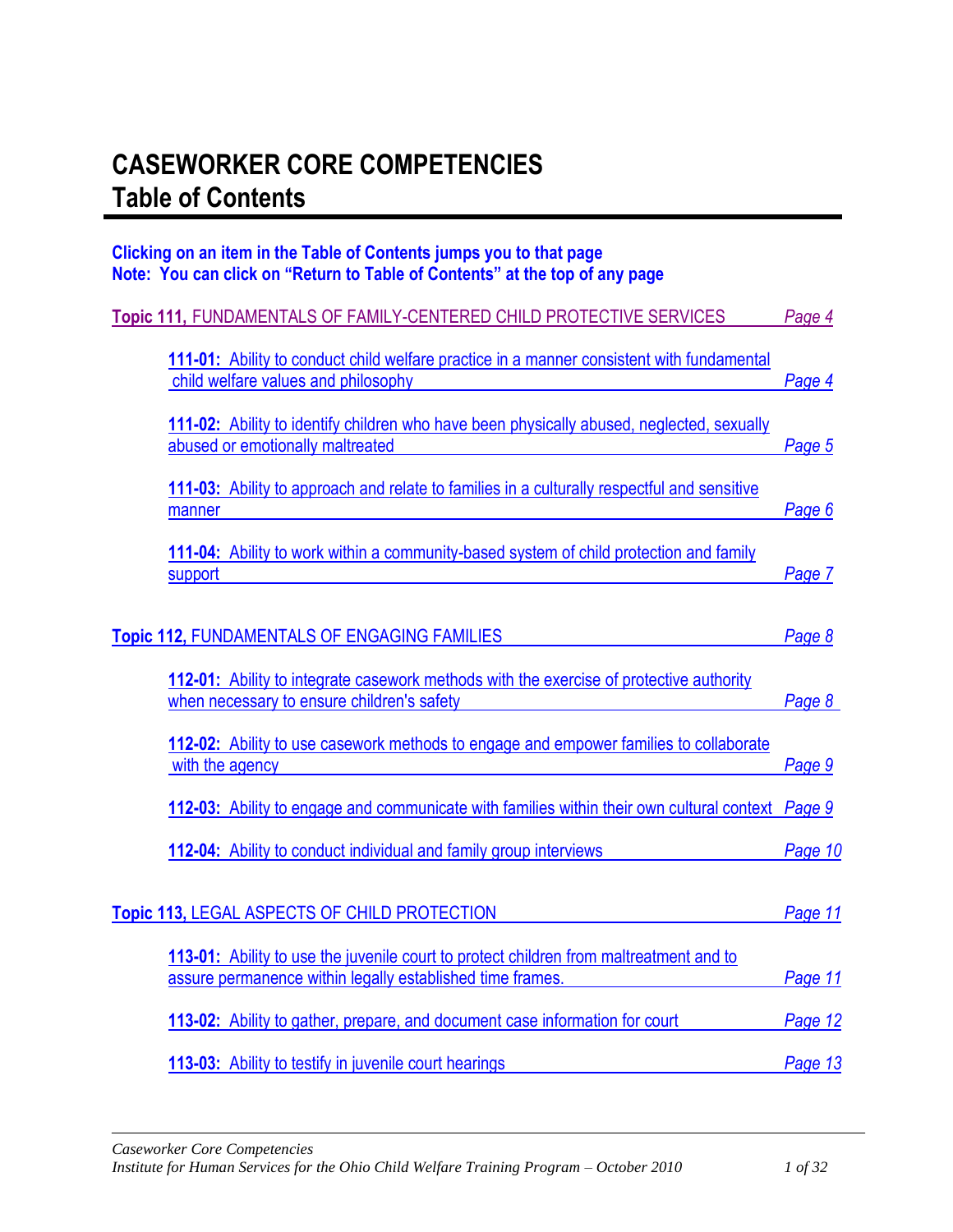| <b>Topic 114, FUNDAMENTALS OF ASSESSMENT IN CHILD PROTECTIVE SERVICES</b>                                                                                                | Page 14 |
|--------------------------------------------------------------------------------------------------------------------------------------------------------------------------|---------|
| 114-01: Ability to determine the level of immediate and future risk of abuse or neglect to<br>children                                                                   | Page 14 |
| 114-02: Ability conduct comprehensive family assessments for purposes of case planning<br>and service delivery                                                           | Page 15 |
| 114-03: Ability to design and implement safety plans to protect children in immediate<br>danger of serious harm                                                          | Page 16 |
| <b>Topic 115, FUNDAMENTALS OF INVESTIGATIONS</b>                                                                                                                         | Page 17 |
| 115-01: Ability to screen referrals to determine the level of priority for agency response                                                                               | Page 17 |
| 115-02: Ability to use a family-centered approach when conducting child maltreatment<br>investigations                                                                   | Page 17 |
| 115-03: Ability to plan, coordinate, and conduct investigations in collaboration with<br>community partners                                                              | Page 18 |
| Topic 116, FUNDAMENTALS OF CASE PLANNING AND FAMILY-CENTERED CASEWORK                                                                                                    | Page 19 |
| 116-01: Ability to develop and help families implement case plans that address high<br>priority needs, build on family strengths, and reduce recurrences of maltreatment | Page 19 |
| 116-02: Ability to work collaboratively with the family and service providers to plan and<br>coordinate services                                                         | Page 21 |
| 116-03: Ability to use permanency planning activities, including supplemental planning,<br>to ensure placement stability                                                 | Page 21 |
| 116-04: Ability to complete case documentation and organize and maintain family case<br>records                                                                          | Page 22 |
| Topic 117, FUNDAMENTALS OF CHILD DEVELOPMENT: IMPLICATIONS FOR FAMILY-<br>CENTERED CHILD PROTECTIVE SERVICES                                                             | Page 23 |
| 117-01: Ability to identify indicators of age-appropriate development in all domains for<br>children of varying ages                                                     | Page 23 |
| 117-02: Ability to recognize indicators of developmental delays, disabilities, illness<br>and other conditions that impact children's development                        | Page 24 |
| <b>Caseworker Core Competencies</b>                                                                                                                                      |         |

*Institute for Human Services for the Ohio Child Welfare Training Program – October 2010 2 of 32*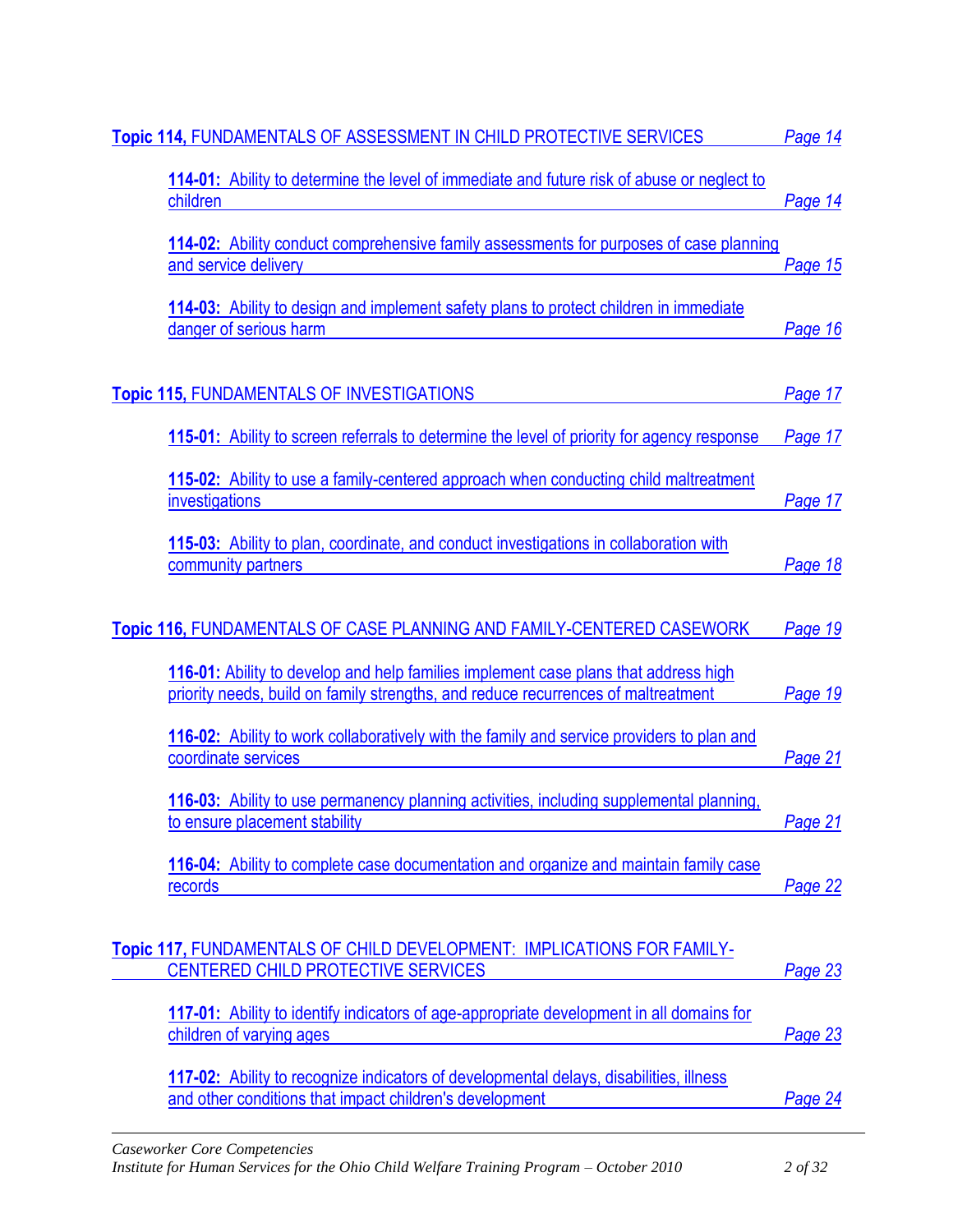| 117-03: Ability to help families access community resources to address children's                                                      |                |
|----------------------------------------------------------------------------------------------------------------------------------------|----------------|
| developmental needs                                                                                                                    | <b>Page 25</b> |
| 117-04: Ability to help parents/caregivers use parenting strategies that meet their<br>children's developmental needs                  | Page 25        |
| 117-05: Ability to promote and sustain healthy attachments between children and their<br>families or caregivers                        | Page 26        |
| Topic 118, FUNDAMENTALS OF SEPARATION, PLACEMENT AND REUNIFICATION                                                                     | Page 27        |
| 118-01: Ability to recognize children and families suffering from separation-induced<br>trauma                                         | Page 27        |
| 118-02: Ability to plan and implement placements that reduce stress, prevent trauma,<br>and promote placement stability and permanence | Page 28        |
| 118-03: Ability to keep parents and other family members involved with their children in<br>placement                                  | Page 29        |
| <b>118-04:</b> Ability to collaborate with and support foster and relative caregivers                                                  | Page 30        |
| 118-05: Ability to work with families to promote reunification and placement stability                                                 | Page 30        |
| <b>118-06:</b> Ability to identify or develop alternative permanent homes for children                                                 | Page 31        |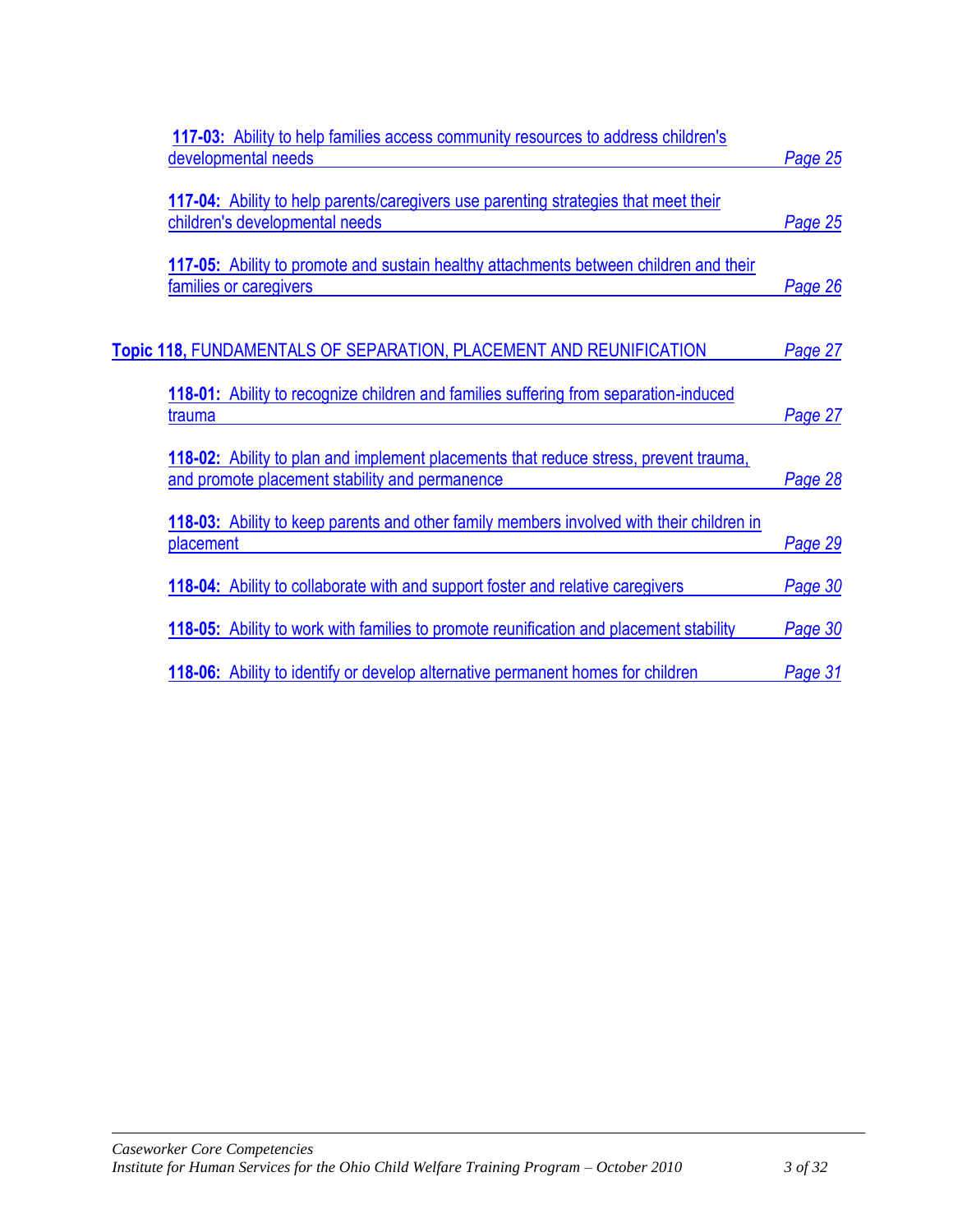## <span id="page-3-0"></span>**TOPIC: 111 FUNDAMENTALS OF FAMILY-CENTERED CHILD PROTECTIVE SERVICES**

### **Skill Sets**

- **111-01:** Ability to conduct child welfare practice in a manner that is consistent with fundamental child welfare values and philosophy
- **111-02:** Ability to identify children who have been physically abused, neglected, sexually abused or emotionally maltreated
- **111-03:** Ability to approach and relate to families in a culturally respectful and sensitive manner

**<sup>111-04:</sup>** Ability to work within a community-based system of child protection and family support

<span id="page-3-1"></span>

| Skill Set 111-01: Ability to conduct child welfare practice in a manner consistent with fundamental<br>child welfare values and philosophy |                                                                                                                                                                                                           |
|--------------------------------------------------------------------------------------------------------------------------------------------|-----------------------------------------------------------------------------------------------------------------------------------------------------------------------------------------------------------|
| Comp. No.                                                                                                                                  | <b>Competency Description</b>                                                                                                                                                                             |
| 111-01-001                                                                                                                                 | Knows the dilemmas inherent in child welfare practice and the need for informed                                                                                                                           |
|                                                                                                                                            | professional judgment when making child protection decisions                                                                                                                                              |
| 111-01-002                                                                                                                                 | Knows the core values that underlie child welfare's mission of protecting children from<br>maltreatment and ensuring their safety in stable, permanent families                                           |
| 111-01-003                                                                                                                                 | Knows the defining characteristics of a family-centered approach to child welfare and<br>child protection                                                                                                 |
| 111-01-004                                                                                                                                 | Knows the professional values and ethics that support a family-centered approach to<br>child welfare services                                                                                             |
| 111-01-005                                                                                                                                 | Knows the historical and philosophical evolution of child welfare practice and how this<br>has influenced current practice                                                                                |
| 111-01-006                                                                                                                                 | Understands the potential tensions between the rights and interests of parents and the<br>rights and interests of children in child protective services                                                   |
| 111-01-007                                                                                                                                 | Understands child welfare's responsibility to make reasonable efforts to prevent<br>placement, to reunify children with their families, and to find permanent families for<br>children who cannot go home |
| 111-01-008                                                                                                                                 | Understands how a family-centered approach to child protection must consider and<br>balance the rights of maltreated children and of their families                                                       |
| 111-01-009                                                                                                                                 | Understands how engaging, empowering, and strengthening immediate and extended<br>families can help prevent removal and placement of children                                                             |
| 111-01-010                                                                                                                                 | Understands the commonalities, differences, and most appropriate uses of family<br>centered services, family preservation, and intensive home based service programs                                      |
| 111-01-011                                                                                                                                 | Knows how a family-centered approach to engage and involve birth families, relatives,<br>and foster/adoptive families in assuring safety and permanence for children                                      |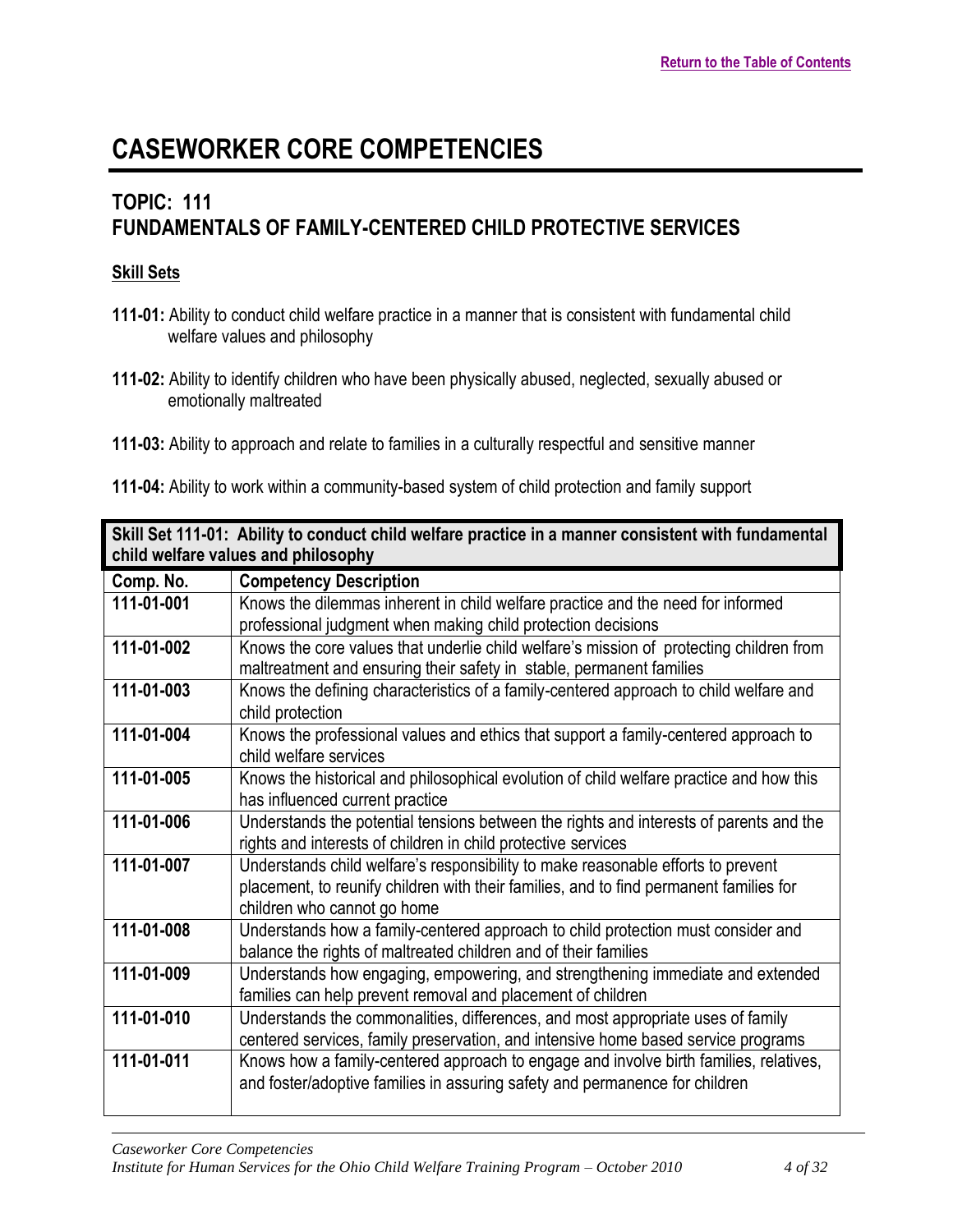| 111-01-012 | Can use a family-centered approach to engage and involve birth families, relatives, and |
|------------|-----------------------------------------------------------------------------------------|
|            | foster/adoptive families in assuring safety and permanence for children                 |

<span id="page-4-0"></span>

|            | Skill Set 111-02: Ability to identify children who have been physically abused, neglected, sexually                                      |
|------------|------------------------------------------------------------------------------------------------------------------------------------------|
|            | abused, or emotionally maltreated                                                                                                        |
| Comp. No.  | <b>Competency Description</b>                                                                                                            |
| 111-02-001 | Knows the importance of screening and intake as the first steps in identifying children                                                  |
|            | at high risk of maltreatment                                                                                                             |
| 111-02-002 | Knows the importance of information collected at screening to make decisions about                                                       |
|            | case opening, priority assignment, investigation, and case transfer                                                                      |
| 111-02-003 | Knows the types of referrals and reports that should be transferred to community                                                         |
|            | providers rather than opened by the child welfare agency                                                                                 |
| 111-02-004 | Knows the philosophical and practical issues that complicate identification of parental                                                  |
|            | behaviors as child maltreatment                                                                                                          |
| 111-02-005 | Knows the legal and operational definitions of physical abuse, sexual abuse, neglect,                                                    |
|            | dependency, endangerment, emotional maltreatment, children in need of protective                                                         |
|            | services (CHIPS), and child abuse/neglect in out-of-home care                                                                            |
| 111-02-006 | Knows the provisions of federal laws governing child welfare practice including                                                          |
|            | Adoption and Safe Families Act (ASFA), Indian Child Welfare Act (ICWA), Adoption                                                         |
|            | Assistance and Child Welfare Act of 1980 (96-272), Multi Ethnic Placement Act                                                            |
|            | (MEPA), Child Abuse Prevention and Treatment Act (CAPTA), and the state laws that                                                        |
|            | implement their provisions                                                                                                               |
| 111-02-007 | Knows the physical, emotional, and behavioral indicators of physical abuse, sexual                                                       |
|            | abuse, neglect, and emotional maltreatment                                                                                               |
| 111-02-008 | Knows interpersonal and family dynamics commonly associated with physical abuse,                                                         |
| 111-02-009 | sexual abuse, neglect, and emotional maltreatment<br>Knows the effects of environmental conditions and social factors that contribute to |
|            | physical abuse, sexual abuse, neglect, and emotional maltreatment                                                                        |
| 111-02-010 | Knows behavioral and emotional indicators of parental mental illness, emotional                                                          |
|            | problems, family violence, substance abuse, and developmental disabilities, and how                                                      |
|            | these can contribute to child maltreatment                                                                                               |
| 111-02-011 | Knows criteria to determine when a family's poverty or homelessness may increase risk                                                    |
|            | or contribute to neglect                                                                                                                 |
| 111-02-012 | Knows criteria to differentiate accidental from inflicted injury to children                                                             |
| 111-02-013 | Understands how unsafe home and community environments may affect a family's                                                             |
|            | ability to provide safe care for their children                                                                                          |
| 111-02-014 | Understands types of parenting practices that can contribute to child maltreatment and                                                   |
|            | increase risk of harm to children                                                                                                        |
| 111-02-015 | Knows strategies to observe, interview, and assess children to gather information                                                        |
|            | about their health and well being                                                                                                        |
| 111-02-016 | Can gather, analyze, and compile information from different sources to determine                                                         |
|            | whether a child has been maltreated, the type and scope of maltreatment, and the                                                         |
|            | most likely contributing factors                                                                                                         |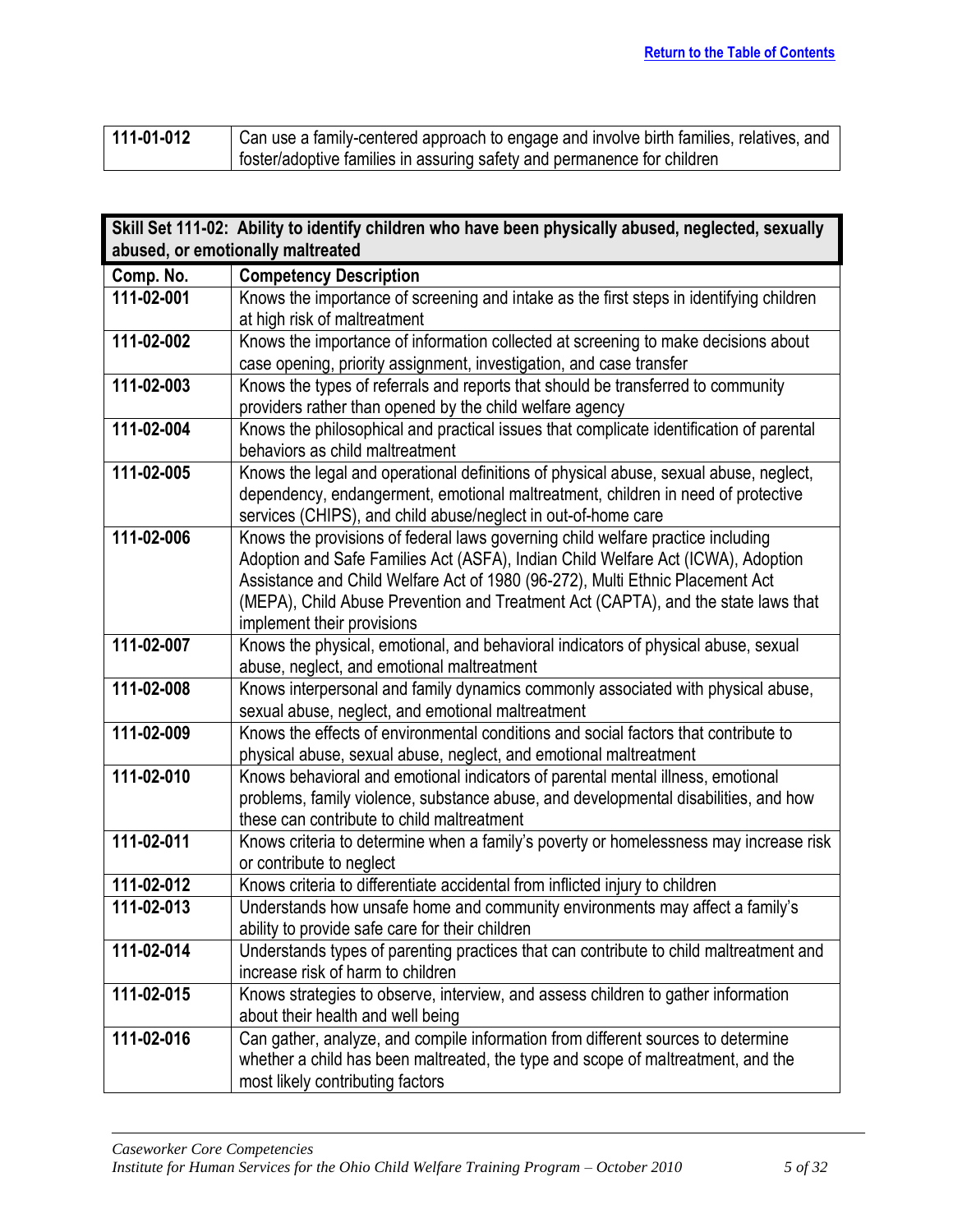<span id="page-5-0"></span>

|                  | Skill Set 111-03: Ability to approach and relate to families in a culturally respectful and sensitive |
|------------------|-------------------------------------------------------------------------------------------------------|
| manner           |                                                                                                       |
| Comp. No.        | <b>Competency Description</b>                                                                         |
| 111-03-001       | Knows definitions and fundamental concepts of culture, diversity, and culturally                      |
|                  | responsive practice                                                                                   |
| 111-03-002       | Knows the common elements, institutions, and dynamics that form the foundation of all                 |
|                  | cultures                                                                                              |
| 111-03-003       | Understands the contribution of personal and organizational bias, poverty, and other                  |
|                  | social factors on the over-representation of minority children and families in the child              |
|                  | welfare system (disproportionality)                                                                   |
| 111-03-004       | Understands the importance of locating reliable sources of information regarding                      |
|                  | individual cultural groups                                                                            |
| 111-03-005       | Understands how ethnocentrism, lack of knowledge, and reliance on stereotypes can                     |
|                  | contribute to intercultural conflicts and miscommunication                                            |
| 111-03-006       | Understands how peoples' cultural background affects their values, identity, behaviors,               |
|                  | perceptions and assessments of others, and communication styles                                       |
| 111-03-007       | Understands how cultural differences in parenting and child care practices can                        |
|                  | complicate the assessment of child maltreatment                                                       |
| 111-03-008       | Understands how different overt behaviors and cultural practices can be expressions of                |
|                  | common fundamental values                                                                             |
| $111 - 03 - 009$ | Understands how some culturally approved parenting practices may be harmful to                        |
|                  | children                                                                                              |
| 111-03-010       | Knows how to locate reliable informants and other resources to gather accurate                        |
|                  | information about a culture or a group                                                                |
| 111-03-011       | Can recognize one's own areas of potential bias and knows how to prevent this from                    |
|                  | affecting judgments about and relationships with families                                             |
| 111-03-012       | Can establish rapport and relationships with individuals and families from diverse                    |
|                  | cultural backgrounds                                                                                  |
| 111-03-013       | Can conduct accurate assessments of risk, family strengths and family needs in                        |
|                  | diverse families, and provide services in a culturally responsive manner                              |

<span id="page-5-1"></span>

| support    | Skill Set 111-04: Ability to work within a community-based system of child protection and family                                                          |
|------------|-----------------------------------------------------------------------------------------------------------------------------------------------------------|
| Comp. No.  | <b>Competency Description</b>                                                                                                                             |
| 111-04-001 | Knows the roles and responsibilities of the child welfare agency in a community-based<br>approach to child protection and family support                  |
| 111-04-002 | Knows the roles and responsibilities of other community agencies, professionals, and<br>service providers involved in child protection and family support |
| 111-04-003 | Understands the necessity of involving community leaders and community members in<br>protecting children and supporting families                          |
| 111-04-004 | Knows how to collaborate with community agencies and service providers to plan and<br>coordinate services to families and children                        |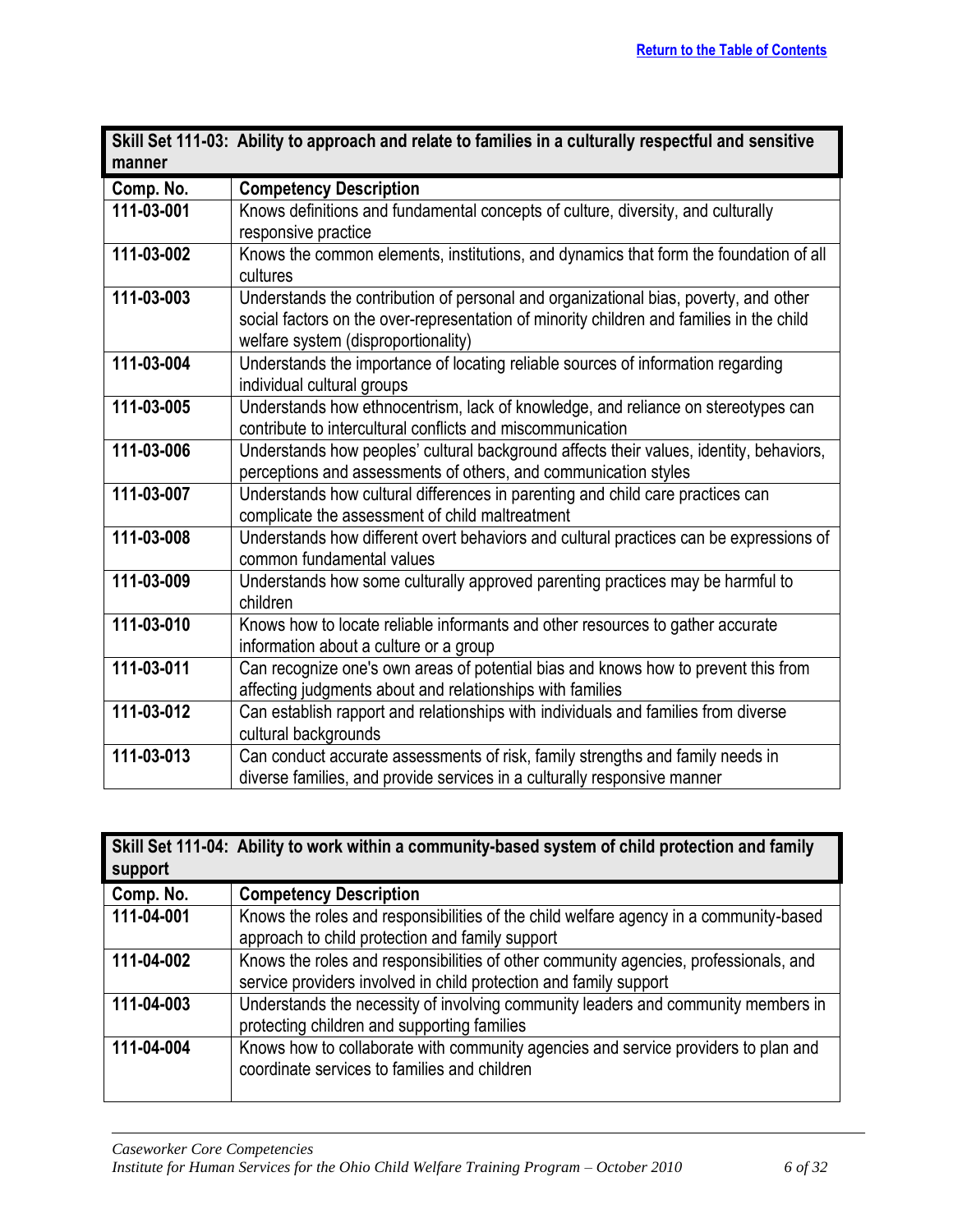| 111-04-005 | Can advocate on behalf of families and children to help them gain access to and                                                                                                      |
|------------|--------------------------------------------------------------------------------------------------------------------------------------------------------------------------------------|
|            | sustain services from neighborhood and community resources                                                                                                                           |
| 111-04-006 | Can collaborate with Community Action Centers, law enforcement, hospitals, and other<br>community professionals in implementing interdisciplinary responses to child<br>maltreatment |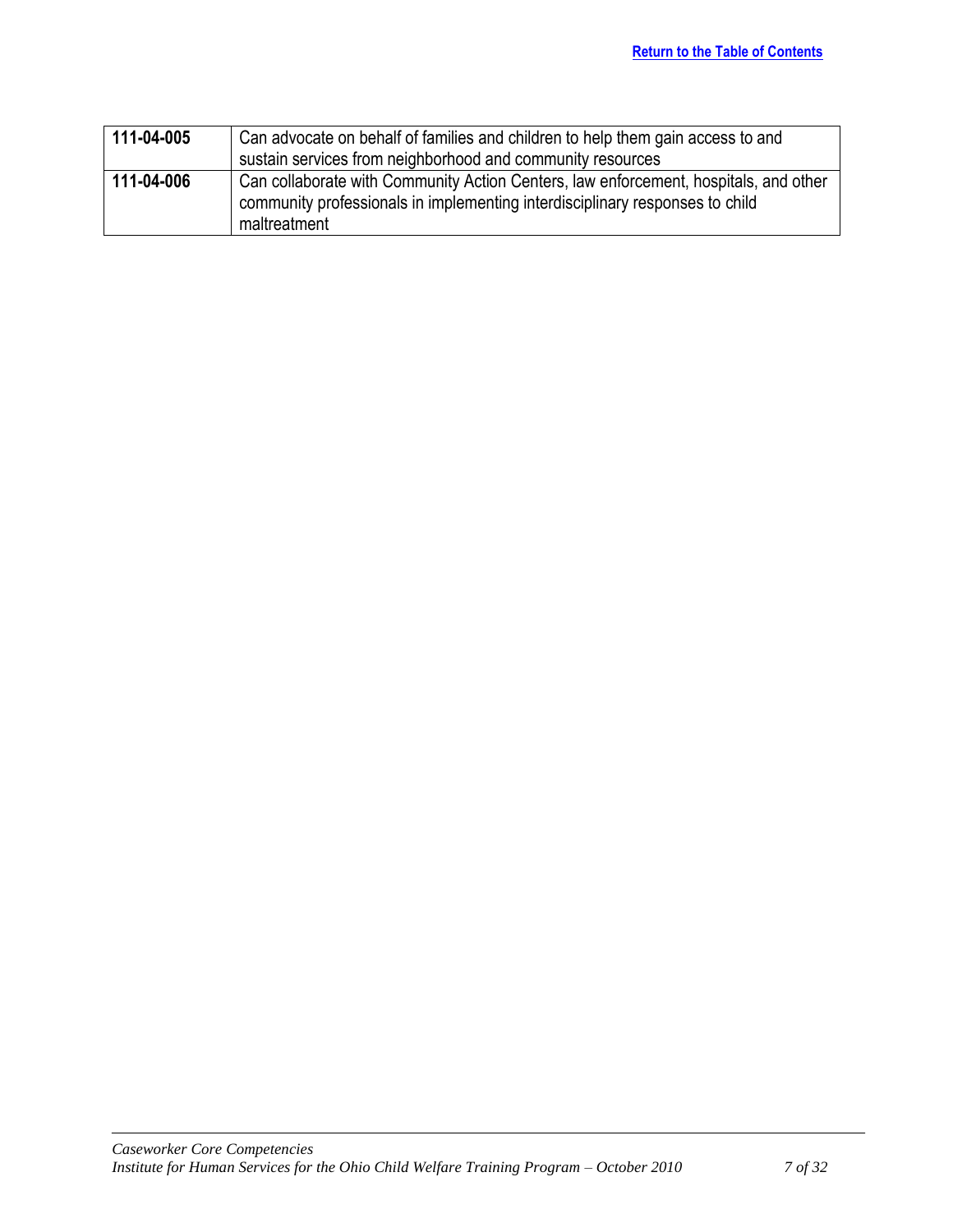## <span id="page-7-0"></span>**TOPIC: 112 FUNDAMENTALS OF ENGAGING FAMILIES**

### **Skill Sets**

- **112-01:** Ability to integrate casework methods with the exercise of protective authority to ensure children's safety
- **112-02:** Ability to use casework relationship to engage and empower families to collaborate with the agency

**112-04:** Ability to conduct individual and family group interviews

<span id="page-7-1"></span>

| Skill Set 112-01: Ability to integrate casework methods with the exercise of protective authority, to<br>ensure children's safety |                                                                                                                                                                            |
|-----------------------------------------------------------------------------------------------------------------------------------|----------------------------------------------------------------------------------------------------------------------------------------------------------------------------|
| Comp. No.                                                                                                                         | <b>Competency Description</b>                                                                                                                                              |
| 112-01-001                                                                                                                        | Knows the characteristics, benefits, and limitations of a collaborative casework<br>approach and protective authority approach to child protection                         |
| 112-01-002                                                                                                                        | Understands dilemmas posed by a caseworker's dual responsibilities as an<br>empowering child and family advocate (enabler) and a strong protective authority<br>(enforcer) |
| 112-01-003                                                                                                                        | Understands the importance and benefits of using the least intrusive level of authority<br>needed to protect children                                                      |
| 112-01-004                                                                                                                        | Knows strategies to engage and empower families while retaining necessary levels of<br>protective authority to ensure child safety                                         |
| 112-01-005                                                                                                                        | Can communicate the agency's mandate to ensure children's safety, and outline the<br>agency's expectations for parents in a respectful and supportive manner               |
| 112-01-006                                                                                                                        | Can flexibly integrate engagement and enforcement strategies in a manner most<br>appropriate for each family's unique circumstances                                        |

<span id="page-7-2"></span>

| Skill Set 112-02: Ability to use casework relationship to engage and empower families to<br>collaborate with the agency |                                                                                                                                                                                     |
|-------------------------------------------------------------------------------------------------------------------------|-------------------------------------------------------------------------------------------------------------------------------------------------------------------------------------|
|                                                                                                                         |                                                                                                                                                                                     |
| Comp. No.                                                                                                               | <b>Competency Description</b>                                                                                                                                                       |
| 112-02-001                                                                                                              | Knows how social work values and principles apply to casework relationships, including<br>respecting each family's dignity, culture, individuality, and right to self-determination |
| 112-02-002                                                                                                              | Knows the role and characteristics of a casework relationship in family-centered child<br>protection                                                                                |
| 112-02-003                                                                                                              | Knows caseworker attitudes and behaviors that can help family members develop trust<br>and confidence in the caseworker.                                                            |

**<sup>112-03:</sup>** Ability to engage and communicate with families within their own cultural context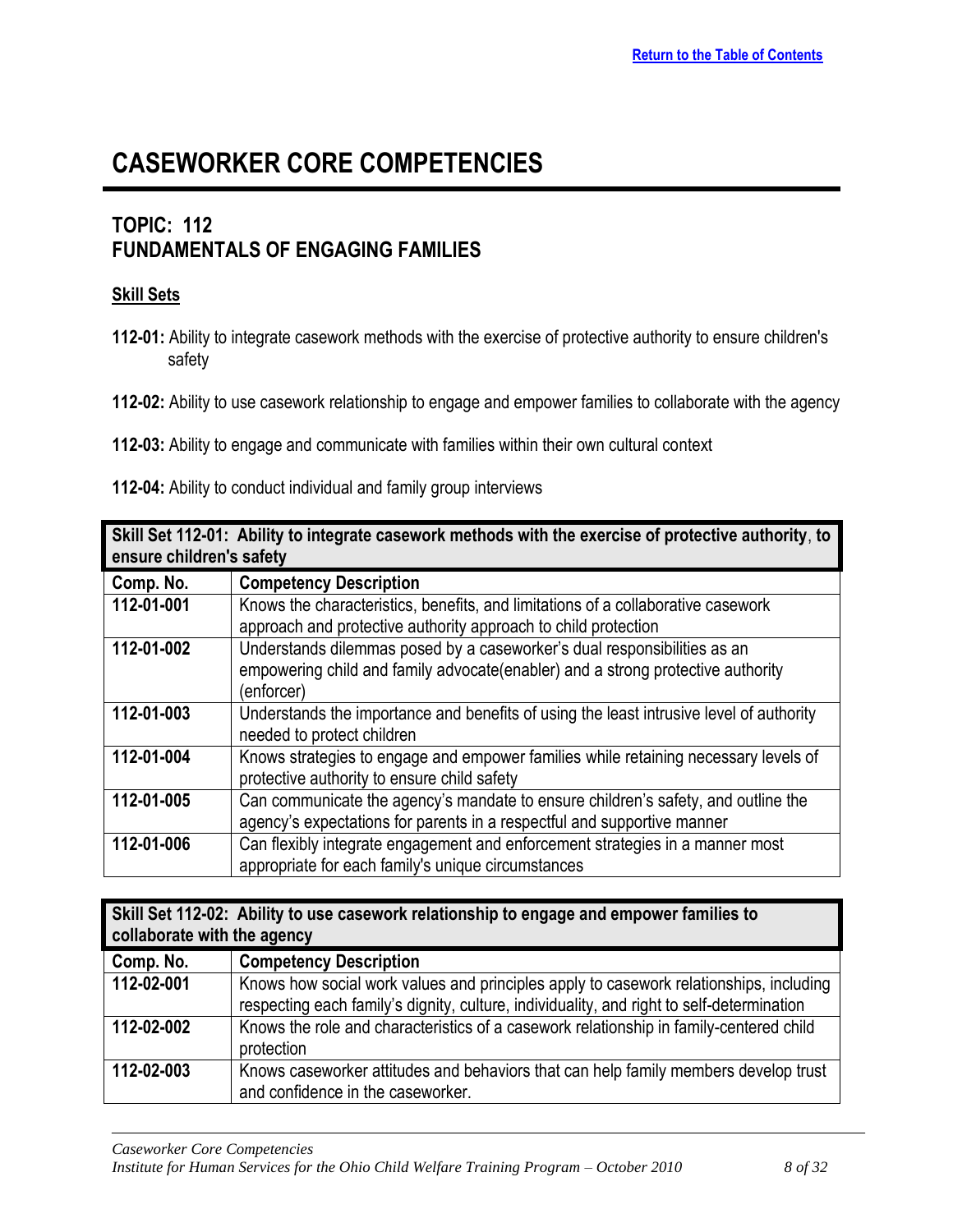| 112-02-004 | Knows barriers in child welfare settings that can interfere with developing relationships |
|------------|-------------------------------------------------------------------------------------------|
|            | with family members                                                                       |
| 112-02-005 | Understands the concept of family empowerment and how a trusting and collaborative        |
|            | casework relationship can often motivate and sustain productive change in a family        |
| 112-02-006 | Understands how fear, uncertainty, and other feelings may be expressed by families as     |
|            | hostility, aggressive behavior, withdrawal, denial of problems, and resistance            |
| 112-02-007 | Can assess and determine the sources of hostility and resistance in individual families.  |
| 112-02-008 | Can use casework and interviewing strategies to promote development of a                  |
|            | collaborative family/caseworker relationship.                                             |
| 112-02-009 | Can use casework strategies to help families deal with their anger and fear and           |
|            | become invested in change activities.                                                     |

<span id="page-8-0"></span>

|            | Skill Set 112-03: Ability to engage and communicate with families within their own cultural context                                                                            |
|------------|--------------------------------------------------------------------------------------------------------------------------------------------------------------------------------|
| Comp. No.  | <b>Competency Description</b>                                                                                                                                                  |
| 112-03-001 | Understands how cultural factors, including verbal and non-verbal communication<br>styles, can create misunderstandings and misjudgments by family members and<br>caseworkers. |
| 112-03-002 | Knows the difficulties in establishing open communication with families whose<br>knowledge of English is limited, and knows how and when to involve interpreters.              |
| 112-03-003 | Knows how cultural rules regarding male/female relationships or relationships with<br>outsiders may affect family members' relationship with the caseworker.                   |
| 112-03-004 | Knows how to identify barriers to relationship development in each family and can<br>apply culturally appropriate strategies to overcome them                                  |
| 112-03-005 | Can establish rapport and relationships with families from a variety of diverse cultures<br>and backgrounds                                                                    |

<span id="page-8-1"></span>

| Skill Set 112-04: Ability to conduct individual and family group interviews |                                                                                                                                                                                                          |
|-----------------------------------------------------------------------------|----------------------------------------------------------------------------------------------------------------------------------------------------------------------------------------------------------|
| Comp. No.                                                                   | <b>Competency Description</b>                                                                                                                                                                            |
| 112-04-001                                                                  | Recognizes interviews as the principal means of implementing the helping process                                                                                                                         |
| 112-04-002                                                                  | Knows the importance of establishing a purpose for each interview, of communicating<br>this purpose to family members, and of selecting the best interview strategies to<br>achieve it.                  |
| 112-04-003                                                                  | Knows the definitions and characteristics of "content" and "process" in casework, and<br>the importance of eliciting and discussing process-level issues to assure a thorough<br>and accurate assessment |
| 112-04-004                                                                  | Knows the appropriate standards and limits for disclosing personal information to<br>family members during an interview                                                                                  |
| 112-04-005                                                                  | Understands how a collaborative casework relationship can enhance the effectiveness<br>of an interview and increase the accuracy of communications                                                       |
| 112-04-006                                                                  | Knows interviewing strategies to help family members comfortably express and discuss<br>their feelings, concerns, and opinions.                                                                          |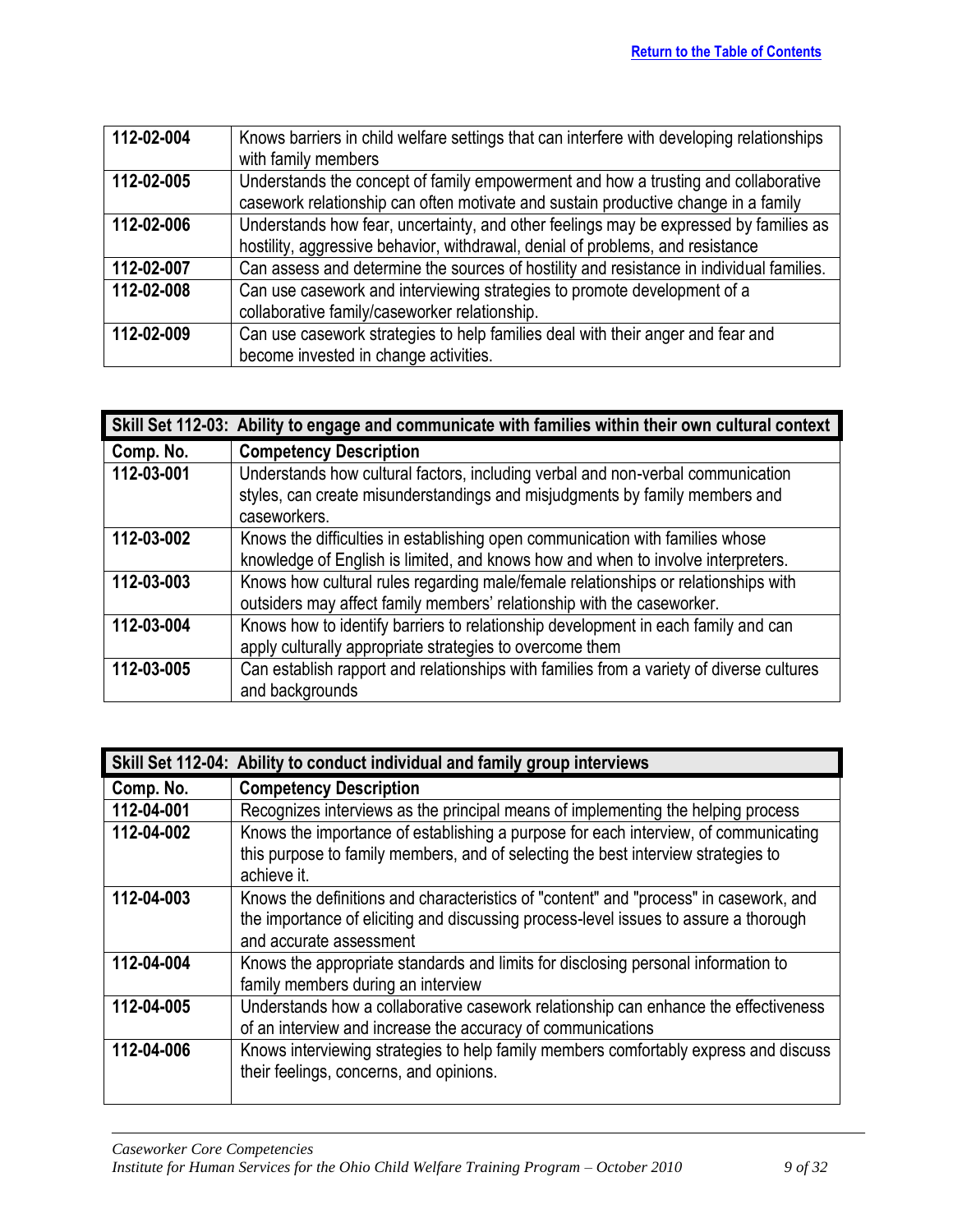| 112-04-007 | Knows interviewing strategies to deal with conflict, respond to hostile or accusatory |
|------------|---------------------------------------------------------------------------------------|
|            | statements, or confront family members who are reluctant to deal with critical issues |
| 112-04-008 | Knows how to observe, explore, and interpret nonverbal communications, including      |
|            | tone of voice, facial expressions, body language, and choice of words.                |
| 112-04-009 | Can empower family members to discuss and agree upon objectives for each              |
|            | interview.                                                                            |
| 112-04-010 | Can develop interview questions and responses to guide the direction of an interview  |
|            | to achieve its stated purpose                                                         |
| 112-04-011 | Can flexibly select or modify interviewing strategies in response to family members'  |
|            | reactions and contributions                                                           |
| 112-04-012 | Can summarize discussion to restate or reaffirm conclusions and decisions made        |
|            | during an interview.                                                                  |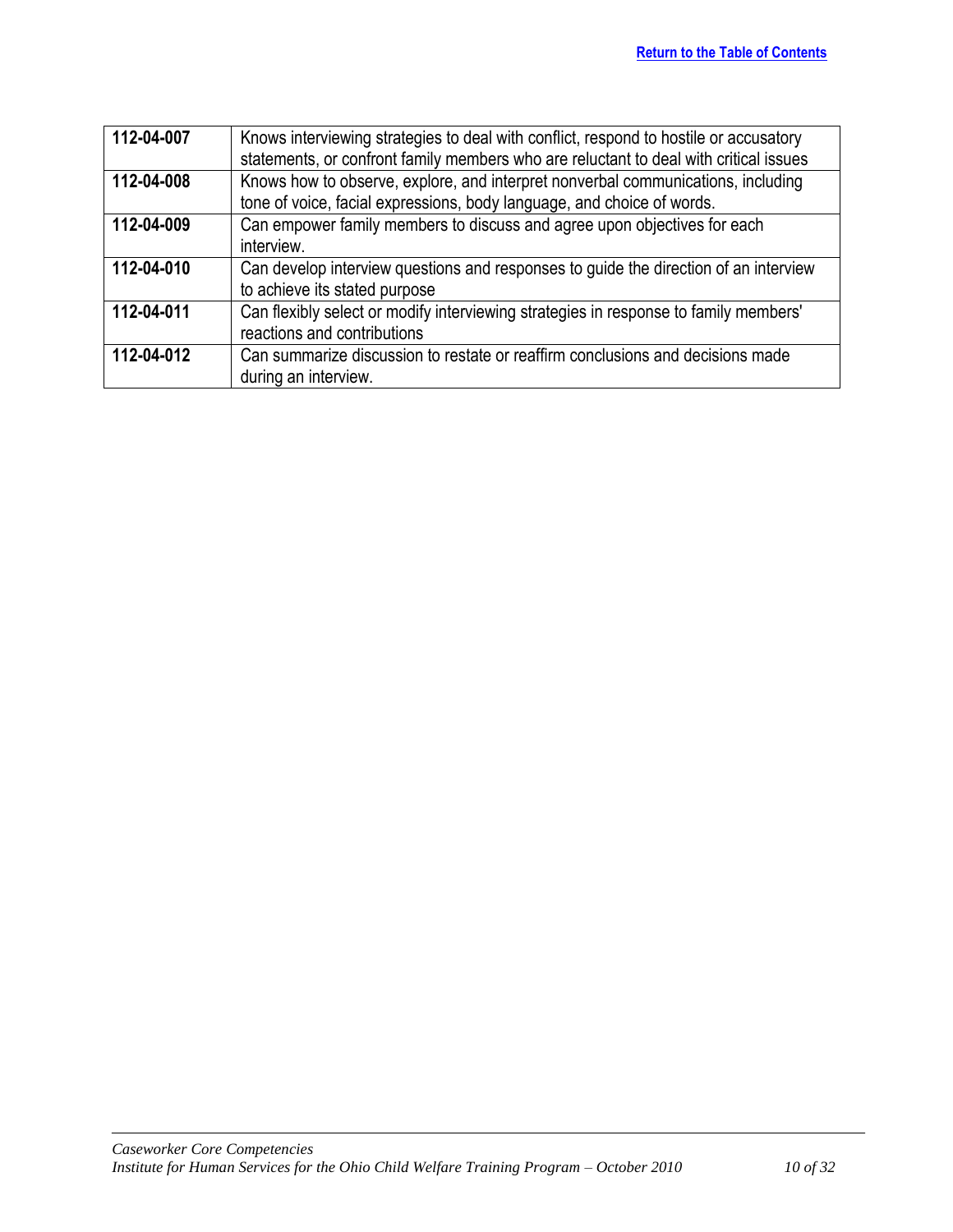### <span id="page-10-0"></span>**TOPIC: 113 LEGAL ASPECTS OF CHILD PROTECTION**

#### **Skill Sets**

**113-01:** Ability to use the juvenile court to protect children from maltreatment and to assure permanency within legally established time frames.

**113-02:** Ability to gather, prepare, and document case information for court

**113-03:** Ability to testify in juvenile court hearings

<span id="page-10-1"></span>

|                                                          | Skill Set 113-01: Ability to access the juvenile court to protect children from maltreatment and to |
|----------------------------------------------------------|-----------------------------------------------------------------------------------------------------|
| assure permanency within legally established time frames |                                                                                                     |
| Comp. No.                                                | <b>Competency Description</b>                                                                       |
| 113-01-001                                               | Knows the importance of adhering to the provisions of federal and state statutes and                |
|                                                          | rules in child welfare casework                                                                     |
| 113-01-002                                               | Knows legal protections afforded to families and children by juvenile court intervention,           |
|                                                          | and the potential detrimental consequences if legal procedures are not followed                     |
| 113-01-003                                               | Knows Ohio Revised Code and Ohio Administrative Code definitions for various forms                  |
|                                                          | of child maltreatment                                                                               |
| 113-01-004                                               | Knows the unique role and responsibility of the juvenile court system in the child                  |
|                                                          | protection system                                                                                   |
| 113-01-005                                               | Knows the legal rights of children, parents, and caregivers in child welfare court                  |
|                                                          | actions, including parents' rights to due process, freedom from search and seizure                  |
|                                                          | without a warrant, and equal protection under the law                                               |
| 113-01-006                                               | Knows roles and responsibilities of all parties in child protection proceedings in the              |
|                                                          | juvenile court                                                                                      |
| 113-01-007                                               | Understands the purpose and processes of different types of juvenile court hearings                 |
|                                                          | and their associated casework responsibilities                                                      |
| 113-01-008                                               | Understands the types and purpose of juvenile court dispositions for abused,                        |
|                                                          | neglected, and dependent children and the caseworker's responsibilities in each                     |
| 113-01-009                                               | Understands the criteria to determine when and what kind of court action to file in a               |
|                                                          | case, and the joint role of caseworkers and prosecutors in making this decision                     |
| 113-01-010                                               | Understands how insufficient or inaccurate knowledge about a family's needs and                     |
|                                                          | strengths can influence recommendations to the court and contribute to                              |
|                                                          | disproportionality in the child welfare system                                                      |
| 113-01-011                                               | Understands the circumstances under which a case disposition of Permanent Planned                   |
|                                                          | Living Arrangement (PPLA) can be considered                                                         |
|                                                          |                                                                                                     |
|                                                          |                                                                                                     |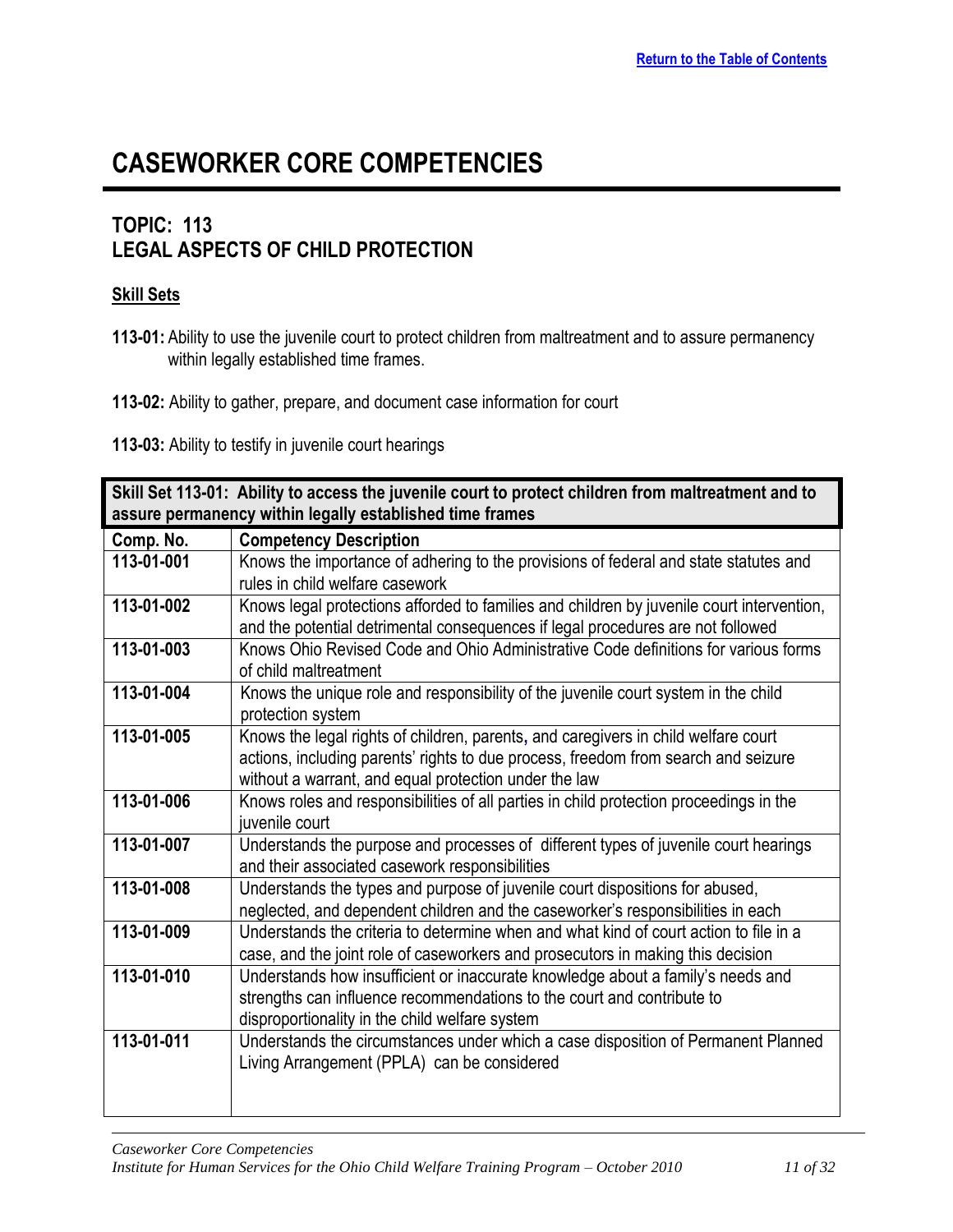| 113-01-012 | Understands the provisions of federal and state laws regarding reasonable efforts to<br>prevent out-of-home placement of children                                     |
|------------|-----------------------------------------------------------------------------------------------------------------------------------------------------------------------|
| 113-01-013 | Understands family and case circumstances in which a waiver of reasonable efforts<br>may be considered, and the necessary juvenile court processes to obtain a waiver |
| 113-01-014 | Knows how to collaborate with Court Appointed Special Advocacy (CASAs) and                                                                                            |
|            | Guardians ad Litem (GALs) to serve the best interests of children in the court system                                                                                 |
| 113-01-015 | Can use Ohio Revised Code definitions to determine the type of child maltreatment in a                                                                                |
|            | family and when to involve juvenile court                                                                                                                             |
| 113-01-016 | Can initiate and follow through with the appropriate juvenile court actions to assure                                                                                 |
|            | children's safety                                                                                                                                                     |
| 113-01-017 | Can collaborate with juvenile court personnel and the prosecuting or agency attorney in                                                                               |
|            | court actions on behalf of children                                                                                                                                   |

<span id="page-11-0"></span>

|            | Skill Set 113-02: Ability to gather, prepare, and document case information for court                                                  |
|------------|----------------------------------------------------------------------------------------------------------------------------------------|
| Comp. No.  | <b>Competency Description</b>                                                                                                          |
| 113-02-001 | Knows the liabilities for children and families of poorly organized, incomplete or                                                     |
|            | inaccurate case documentation                                                                                                          |
| 113-02-002 | Knows the penalties and liabilities for agencies and workers of submitting falsified                                                   |
|            | documents, case notes, or case plans to the court                                                                                      |
| 113-02-003 | Knows the applicable juvenile court rules of evidence for child protection cases                                                       |
| 113-02-004 | Knows the caseworker's responsibilities in locating and contacting absent biological<br>parents and putative fathers for court actions |
| 113-02-005 | Knows what types of evidence must be gathered, documented and maintained in family                                                     |
|            | case records to support court proceedings                                                                                              |
| 113-02-006 | Understands the importance of documenting casework efforts to reunify families while                                                   |
|            | concurrently developing and filing a supplemental case plan for permanence                                                             |
| 113-02-007 | Understands the importance of documenting efforts to protect parents' constitutional                                                   |
|            | rights during casework activities                                                                                                      |
| 113-02-008 | Understands how case documentation is used in legal proceedings, including custody                                                     |
|            | hearings                                                                                                                               |
| 113-02-009 | Knows how to use data gathering strategies that protect evidence during investigations                                                 |
| 113-02-010 | Knows how to follow procedures required by statute and policy so that evidence will be<br>admissible to the court                      |
| 113-02-011 | Knows how to collaborate with prosecuting attorneys to prepare case documentation<br>for filing and presentation to the court          |
| 113-02-012 | Can write case notes and documentation that will be admissible and effective in court<br>actions                                       |
| 113-02-013 | Can apply rules of evidence in gathering information and preparing documentation to<br>submit the juvenile court                       |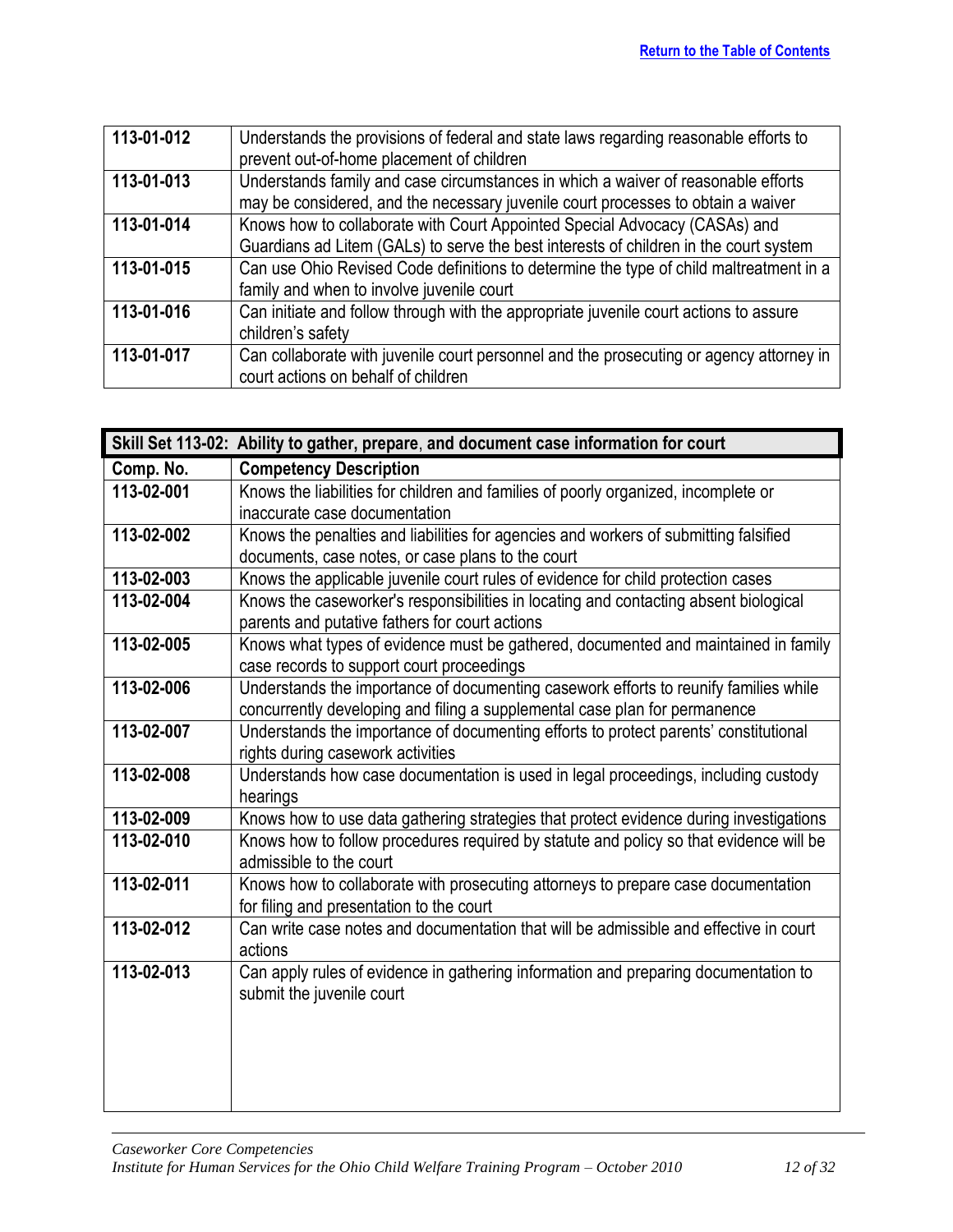<span id="page-12-0"></span>

|            | Skill Set 113-03: Ability to testify in juvenile court hearings                                                                                                        |
|------------|------------------------------------------------------------------------------------------------------------------------------------------------------------------------|
| Comp. No.  | <b>Competency Description</b>                                                                                                                                          |
| 113-03-001 | Knows the importance of a calm and confident demeanor, professional physical<br>appearance, and appropriate use of language when testifying in juvenile court hearings |
| 113-03-002 | Knows the fundamental rules of evidence, including hearsay, exceptions to hearsay<br>and proper use of case notes                                                      |
| 113-03-003 | Knows how to apply rules of evidence to testimony in individual cases, and how to<br>choose information that will support the case filing                              |
| 113-03-004 | Knows strategies to present concise descriptions of facts and avoid presenting more<br>detailed information than is warranted                                          |
| 113-03-005 | Knows strategies to respond to direct questioning and to cross-examination                                                                                             |
| 113-03-006 | Can present well organized, relevant information during court testimony and cross-<br>examination                                                                      |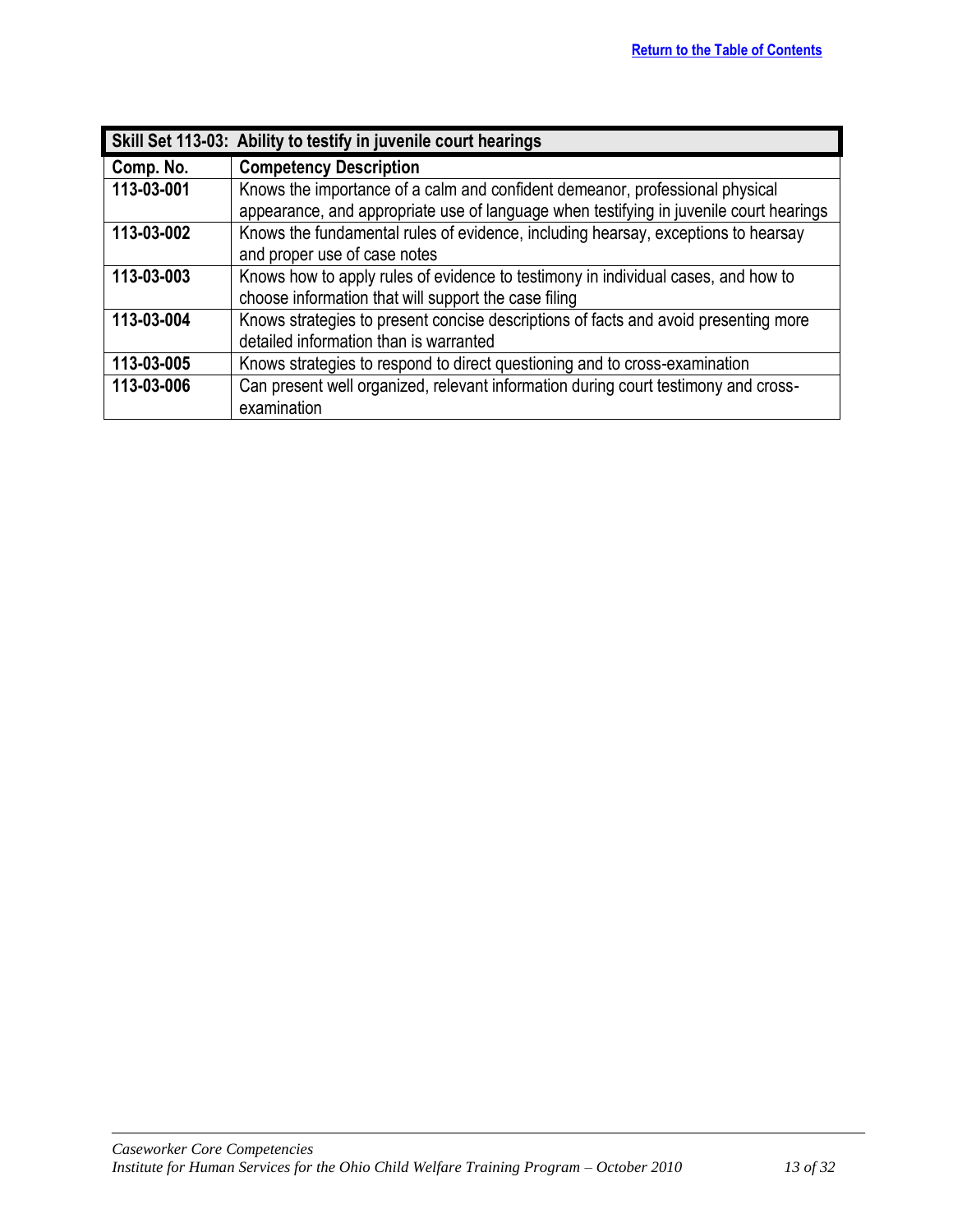### <span id="page-13-0"></span>**TOPIC: 114 FUNDAMENTALS OF ASSESSMENT IN CHILD PROTECTIVE SERVICES**

#### **Skill Sets**

- **114-01:** Ability to determine the level of immediate and future risk of abuse or neglect to children
- **114-02:** Ability to conduct comprehensive family assessments for purposes of case planning and service delivery
- **114-03:** Ability to design and implement safety plans to protect children at immediate danger of serious harm

<span id="page-13-1"></span>

| children   | Skill Set 114-01: Ability to determine the level of immediate and future risk of abuse or neglect to                                                                              |
|------------|-----------------------------------------------------------------------------------------------------------------------------------------------------------------------------------|
| Comp. No.  | <b>Competency Description</b>                                                                                                                                                     |
| 114-01-001 | Knows the purpose of risk assessment in assessing child maltreatment allegations and<br>determining children's safety                                                             |
| 114-01-002 | Understands the importance of using formal risk assessment technologies to increase<br>the validity of conclusions about risk                                                     |
| 114-01-003 | Understands the components, strengths and limitations of risk assessment instruments<br>and technologies                                                                          |
| 114-01-004 | Understands how safety assessment fits within the continuum of risk assessment<br>strategies.                                                                                     |
| 114-01-005 | Understands the individual, family and environmental factors often associated with<br>increased risk of maltreatment to children                                                  |
| 114-01-006 | Understands individual, family, and environmental strengths that can often mitigate risk<br>and protect children from maltreatment                                                |
| 114-01-007 | Understands the complex interactions of risk contributors and protective factors in<br>creating an overall estimate of risk                                                       |
| 114-01-008 | Knows what information must be gathered when screening an initial referral to identify<br>children who may be at imminent risk of serious harm.                                   |
| 114-01-009 | Knows strategies to gather information from immediate and extended family members<br>about contributors to risk and protective factors in the family.                             |
| 114-01-010 | Knows how to elicit information from key informants, case records, community<br>professionals and other sources to expand and verify information collected from family<br>members |
| 114-01-011 | Can conduct individual and family interviews to gather and verify information about risk<br>factors present in the family and their environment                                   |
| 114-01-012 | Can use standardized risk assessment tools to accurately estimate and document the<br>risk of future harm for a child                                                             |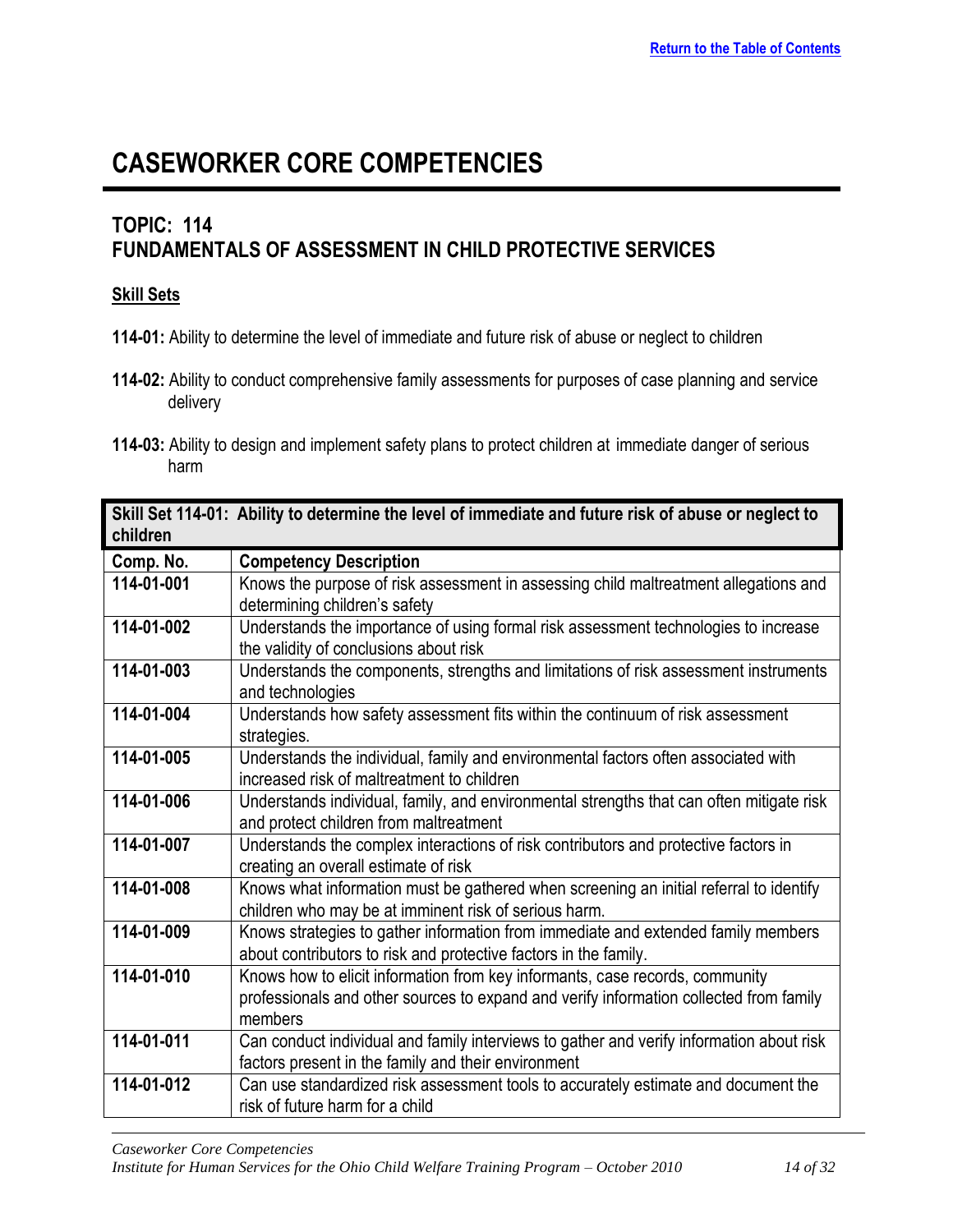| 114-01-013 | Can identify strengths and resources in the immediate and extended family,          |
|------------|-------------------------------------------------------------------------------------|
|            | neighborhood, and community that can mitigate risk                                  |
| 114-01-014 | Can use information about present risk factors to establish an appropriate level of |
|            | priority and urgency for an intake or initial family assessment                     |

<span id="page-14-0"></span>

| planning and service delivery<br>Comp. No.<br><b>Competency Description</b><br>114-02-001<br>Knows the importance of a holistic approach to family assessment that addresses<br>contributors to maltreatment, family strengths/protective capacities, and family needs.<br>114-02-002<br>Knows the liabilities and potential dangers to children of basing case plans and<br>services on an insufficient or inaccurate assessment.<br>114-02-003<br>Knows the importance of conducting assessments in collaboration with family members<br>to increase the depth, accuracy, and relevance of assessment findings<br>114-02-004<br>Knows the full range of individual, family, and environmental problems, strengths, and<br>resources to be addressed in a child welfare family assessment<br>114-02-005<br>Understands how family needs, problems, and environmental conditions may interact<br>to increase the potential for recurrences of child maltreatment<br>114-02-006<br>Understands how protective capacities, including family resilience, coping skills, and<br>intrafamilial and community supports, can help families prevent recurrences of<br>maltreatment<br>114-02-007<br>Understands how cultural factors and differences in parenting practices can complicate<br>a family assessment and potentially lead to inaccurate conclusions about families<br>114-02-008<br>Understands the benefits of using open-ended interview strategies to engage families<br>and to obtain more thorough and accurate assessment information.<br>114-02-009<br>Understands how preconceived expectations, misjudgments based on insufficient<br>information, and worker ethnocentrism may bias a worker's interpretation of individual<br>and family behavior, attitudes, and communications. |
|---------------------------------------------------------------------------------------------------------------------------------------------------------------------------------------------------------------------------------------------------------------------------------------------------------------------------------------------------------------------------------------------------------------------------------------------------------------------------------------------------------------------------------------------------------------------------------------------------------------------------------------------------------------------------------------------------------------------------------------------------------------------------------------------------------------------------------------------------------------------------------------------------------------------------------------------------------------------------------------------------------------------------------------------------------------------------------------------------------------------------------------------------------------------------------------------------------------------------------------------------------------------------------------------------------------------------------------------------------------------------------------------------------------------------------------------------------------------------------------------------------------------------------------------------------------------------------------------------------------------------------------------------------------------------------------------------------------------------------------------------------------------------------------------------|
|                                                                                                                                                                                                                                                                                                                                                                                                                                                                                                                                                                                                                                                                                                                                                                                                                                                                                                                                                                                                                                                                                                                                                                                                                                                                                                                                                                                                                                                                                                                                                                                                                                                                                                                                                                                                   |
|                                                                                                                                                                                                                                                                                                                                                                                                                                                                                                                                                                                                                                                                                                                                                                                                                                                                                                                                                                                                                                                                                                                                                                                                                                                                                                                                                                                                                                                                                                                                                                                                                                                                                                                                                                                                   |
|                                                                                                                                                                                                                                                                                                                                                                                                                                                                                                                                                                                                                                                                                                                                                                                                                                                                                                                                                                                                                                                                                                                                                                                                                                                                                                                                                                                                                                                                                                                                                                                                                                                                                                                                                                                                   |
|                                                                                                                                                                                                                                                                                                                                                                                                                                                                                                                                                                                                                                                                                                                                                                                                                                                                                                                                                                                                                                                                                                                                                                                                                                                                                                                                                                                                                                                                                                                                                                                                                                                                                                                                                                                                   |
|                                                                                                                                                                                                                                                                                                                                                                                                                                                                                                                                                                                                                                                                                                                                                                                                                                                                                                                                                                                                                                                                                                                                                                                                                                                                                                                                                                                                                                                                                                                                                                                                                                                                                                                                                                                                   |
|                                                                                                                                                                                                                                                                                                                                                                                                                                                                                                                                                                                                                                                                                                                                                                                                                                                                                                                                                                                                                                                                                                                                                                                                                                                                                                                                                                                                                                                                                                                                                                                                                                                                                                                                                                                                   |
|                                                                                                                                                                                                                                                                                                                                                                                                                                                                                                                                                                                                                                                                                                                                                                                                                                                                                                                                                                                                                                                                                                                                                                                                                                                                                                                                                                                                                                                                                                                                                                                                                                                                                                                                                                                                   |
|                                                                                                                                                                                                                                                                                                                                                                                                                                                                                                                                                                                                                                                                                                                                                                                                                                                                                                                                                                                                                                                                                                                                                                                                                                                                                                                                                                                                                                                                                                                                                                                                                                                                                                                                                                                                   |
|                                                                                                                                                                                                                                                                                                                                                                                                                                                                                                                                                                                                                                                                                                                                                                                                                                                                                                                                                                                                                                                                                                                                                                                                                                                                                                                                                                                                                                                                                                                                                                                                                                                                                                                                                                                                   |
|                                                                                                                                                                                                                                                                                                                                                                                                                                                                                                                                                                                                                                                                                                                                                                                                                                                                                                                                                                                                                                                                                                                                                                                                                                                                                                                                                                                                                                                                                                                                                                                                                                                                                                                                                                                                   |
|                                                                                                                                                                                                                                                                                                                                                                                                                                                                                                                                                                                                                                                                                                                                                                                                                                                                                                                                                                                                                                                                                                                                                                                                                                                                                                                                                                                                                                                                                                                                                                                                                                                                                                                                                                                                   |
|                                                                                                                                                                                                                                                                                                                                                                                                                                                                                                                                                                                                                                                                                                                                                                                                                                                                                                                                                                                                                                                                                                                                                                                                                                                                                                                                                                                                                                                                                                                                                                                                                                                                                                                                                                                                   |
|                                                                                                                                                                                                                                                                                                                                                                                                                                                                                                                                                                                                                                                                                                                                                                                                                                                                                                                                                                                                                                                                                                                                                                                                                                                                                                                                                                                                                                                                                                                                                                                                                                                                                                                                                                                                   |
|                                                                                                                                                                                                                                                                                                                                                                                                                                                                                                                                                                                                                                                                                                                                                                                                                                                                                                                                                                                                                                                                                                                                                                                                                                                                                                                                                                                                                                                                                                                                                                                                                                                                                                                                                                                                   |
|                                                                                                                                                                                                                                                                                                                                                                                                                                                                                                                                                                                                                                                                                                                                                                                                                                                                                                                                                                                                                                                                                                                                                                                                                                                                                                                                                                                                                                                                                                                                                                                                                                                                                                                                                                                                   |
|                                                                                                                                                                                                                                                                                                                                                                                                                                                                                                                                                                                                                                                                                                                                                                                                                                                                                                                                                                                                                                                                                                                                                                                                                                                                                                                                                                                                                                                                                                                                                                                                                                                                                                                                                                                                   |
|                                                                                                                                                                                                                                                                                                                                                                                                                                                                                                                                                                                                                                                                                                                                                                                                                                                                                                                                                                                                                                                                                                                                                                                                                                                                                                                                                                                                                                                                                                                                                                                                                                                                                                                                                                                                   |
|                                                                                                                                                                                                                                                                                                                                                                                                                                                                                                                                                                                                                                                                                                                                                                                                                                                                                                                                                                                                                                                                                                                                                                                                                                                                                                                                                                                                                                                                                                                                                                                                                                                                                                                                                                                                   |
|                                                                                                                                                                                                                                                                                                                                                                                                                                                                                                                                                                                                                                                                                                                                                                                                                                                                                                                                                                                                                                                                                                                                                                                                                                                                                                                                                                                                                                                                                                                                                                                                                                                                                                                                                                                                   |
|                                                                                                                                                                                                                                                                                                                                                                                                                                                                                                                                                                                                                                                                                                                                                                                                                                                                                                                                                                                                                                                                                                                                                                                                                                                                                                                                                                                                                                                                                                                                                                                                                                                                                                                                                                                                   |
|                                                                                                                                                                                                                                                                                                                                                                                                                                                                                                                                                                                                                                                                                                                                                                                                                                                                                                                                                                                                                                                                                                                                                                                                                                                                                                                                                                                                                                                                                                                                                                                                                                                                                                                                                                                                   |
|                                                                                                                                                                                                                                                                                                                                                                                                                                                                                                                                                                                                                                                                                                                                                                                                                                                                                                                                                                                                                                                                                                                                                                                                                                                                                                                                                                                                                                                                                                                                                                                                                                                                                                                                                                                                   |
| 114-02-010<br>Understands the potential harm to families and children of drawing conclusions based                                                                                                                                                                                                                                                                                                                                                                                                                                                                                                                                                                                                                                                                                                                                                                                                                                                                                                                                                                                                                                                                                                                                                                                                                                                                                                                                                                                                                                                                                                                                                                                                                                                                                                |
| on inaccurate or insufficient information                                                                                                                                                                                                                                                                                                                                                                                                                                                                                                                                                                                                                                                                                                                                                                                                                                                                                                                                                                                                                                                                                                                                                                                                                                                                                                                                                                                                                                                                                                                                                                                                                                                                                                                                                         |
| 114-02-011<br>Understands the importance of documenting thorough, summarized case assessment                                                                                                                                                                                                                                                                                                                                                                                                                                                                                                                                                                                                                                                                                                                                                                                                                                                                                                                                                                                                                                                                                                                                                                                                                                                                                                                                                                                                                                                                                                                                                                                                                                                                                                      |
| information in the family's case record                                                                                                                                                                                                                                                                                                                                                                                                                                                                                                                                                                                                                                                                                                                                                                                                                                                                                                                                                                                                                                                                                                                                                                                                                                                                                                                                                                                                                                                                                                                                                                                                                                                                                                                                                           |
| Knows how to select and sequence activities to maximize family members' comfort and<br>$114 - 02 - 012$                                                                                                                                                                                                                                                                                                                                                                                                                                                                                                                                                                                                                                                                                                                                                                                                                                                                                                                                                                                                                                                                                                                                                                                                                                                                                                                                                                                                                                                                                                                                                                                                                                                                                           |
| participation in the assessment                                                                                                                                                                                                                                                                                                                                                                                                                                                                                                                                                                                                                                                                                                                                                                                                                                                                                                                                                                                                                                                                                                                                                                                                                                                                                                                                                                                                                                                                                                                                                                                                                                                                                                                                                                   |
| 114-02-013<br>Can analyze, compare, and integrate assessment information from various sources,                                                                                                                                                                                                                                                                                                                                                                                                                                                                                                                                                                                                                                                                                                                                                                                                                                                                                                                                                                                                                                                                                                                                                                                                                                                                                                                                                                                                                                                                                                                                                                                                                                                                                                    |
| test the accuracy of information, and draw relevant conclusions upon which to base                                                                                                                                                                                                                                                                                                                                                                                                                                                                                                                                                                                                                                                                                                                                                                                                                                                                                                                                                                                                                                                                                                                                                                                                                                                                                                                                                                                                                                                                                                                                                                                                                                                                                                                |
| case decisions.<br>114-02-014<br>Can help families identify specific risk factors that may contribute to or sustain child                                                                                                                                                                                                                                                                                                                                                                                                                                                                                                                                                                                                                                                                                                                                                                                                                                                                                                                                                                                                                                                                                                                                                                                                                                                                                                                                                                                                                                                                                                                                                                                                                                                                         |
| maltreatment in the family                                                                                                                                                                                                                                                                                                                                                                                                                                                                                                                                                                                                                                                                                                                                                                                                                                                                                                                                                                                                                                                                                                                                                                                                                                                                                                                                                                                                                                                                                                                                                                                                                                                                                                                                                                        |
| 114-02-015<br>Can help families identify personal and family strengths, extended family networks, and                                                                                                                                                                                                                                                                                                                                                                                                                                                                                                                                                                                                                                                                                                                                                                                                                                                                                                                                                                                                                                                                                                                                                                                                                                                                                                                                                                                                                                                                                                                                                                                                                                                                                             |
|                                                                                                                                                                                                                                                                                                                                                                                                                                                                                                                                                                                                                                                                                                                                                                                                                                                                                                                                                                                                                                                                                                                                                                                                                                                                                                                                                                                                                                                                                                                                                                                                                                                                                                                                                                                                   |
| community/neighborhood resources to ensure children's safety and promote<br>constructive change                                                                                                                                                                                                                                                                                                                                                                                                                                                                                                                                                                                                                                                                                                                                                                                                                                                                                                                                                                                                                                                                                                                                                                                                                                                                                                                                                                                                                                                                                                                                                                                                                                                                                                   |
| Can document assessment findings and conclusions in a thorough, summarized<br>114-02-016                                                                                                                                                                                                                                                                                                                                                                                                                                                                                                                                                                                                                                                                                                                                                                                                                                                                                                                                                                                                                                                                                                                                                                                                                                                                                                                                                                                                                                                                                                                                                                                                                                                                                                          |
| assessment report                                                                                                                                                                                                                                                                                                                                                                                                                                                                                                                                                                                                                                                                                                                                                                                                                                                                                                                                                                                                                                                                                                                                                                                                                                                                                                                                                                                                                                                                                                                                                                                                                                                                                                                                                                                 |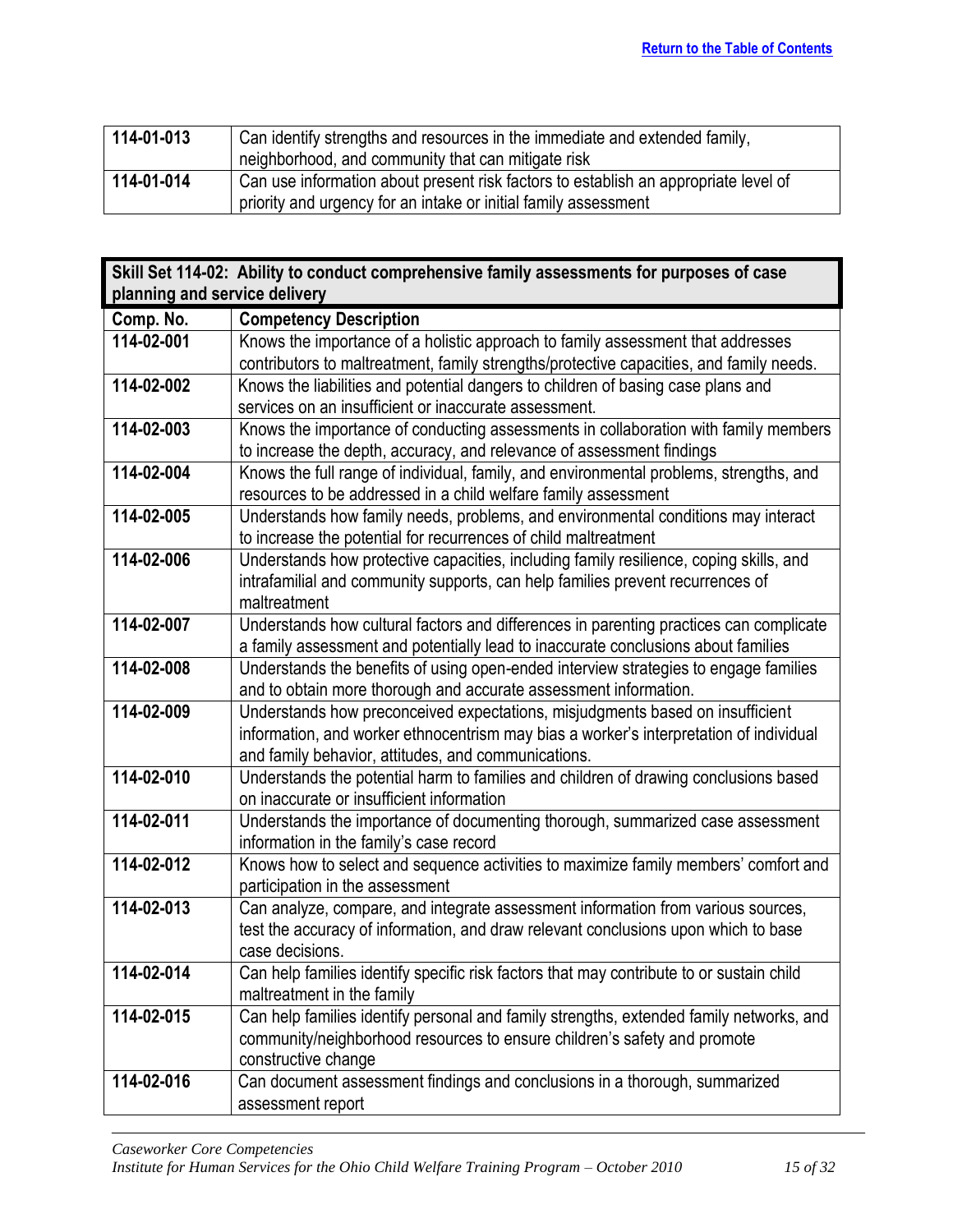<span id="page-15-0"></span>

|            | Skill Set 114-03: Ability to design and implement safety plans to protect children at |
|------------|---------------------------------------------------------------------------------------|
|            | immediate danger of serious harm                                                      |
| Comp. No.  | <b>Competency Description</b>                                                         |
| 114-03-001 | Knows the role and importance of safety planning in child welfare practice.           |
| 114-03-002 | Knows the necessary components of a safety plan and how it differs from a case plan   |
|            | to quide service delivery                                                             |
| 114-03-003 | Understands concepts of reasonable efforts and placement prevention and how these     |
|            | affect safety planning                                                                |
| 114-03-004 | Knows how to engage and involve immediate and extended family members in safety       |
|            | planning activities                                                                   |
| 114-03-005 | Knows how to build on the strengths and protective capacities of family members in    |
|            | safety planning.                                                                      |
| 114-03-006 | Knows how to access agency and community supportive services and resources to         |
|            | help keep children safe in their own families                                         |
| 114-03-007 | Knows how to determine when an emergency, out-of-home placement is the only           |
|            | viable option to ensure children's safety                                             |
| 114-03-008 | Knows how to determine when removal of the perpetrator from the home is the most      |
|            | appropriate safety plan for a child.                                                  |
| 114-03-009 | Can work jointly with families to develop and implement a safety plan to protect      |
|            | children at high risk of immediate serious harm                                       |
| 114-03-010 | Can plan and use in-home supportive services to prevent out-of-home care placement    |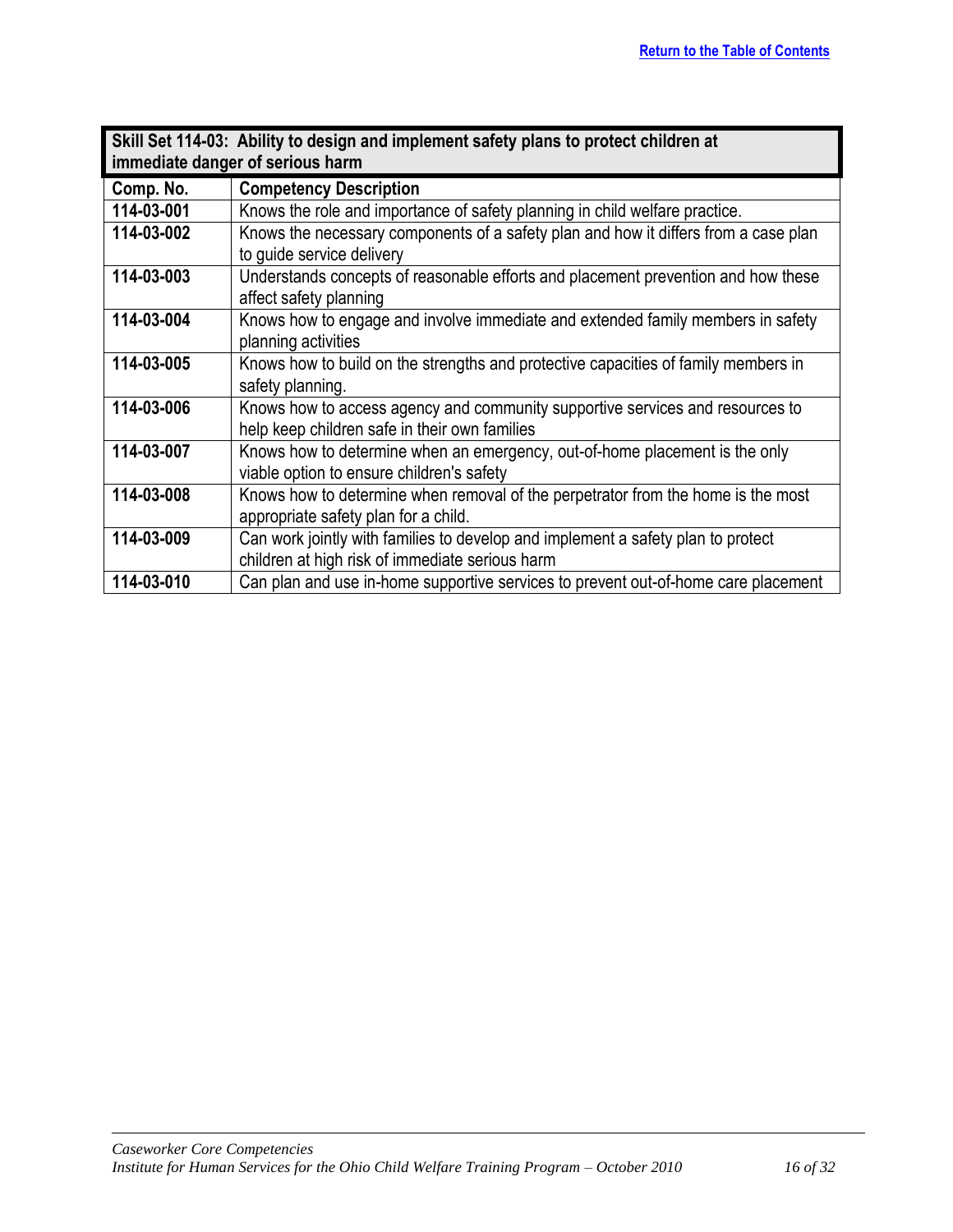### <span id="page-16-0"></span>**TOPIC: 115 FUNDAMENTALS OF INVESTIGATIONS**

#### **Skill Sets**

**115-01:** Ability to screen referrals to determine the level of priority for agency response

**115-02:** Ability to use a family-centered approach when conducting child maltreatment investigations

**115-03:** Ability to plan, coordinate, and conduct investigations in collaboration with community partners

<span id="page-16-1"></span>

|            | Skill Set 115-01: Ability to screen referrals to determine the level of priority for agency response                                                                                  |
|------------|---------------------------------------------------------------------------------------------------------------------------------------------------------------------------------------|
| Comp. No.  | <b>Competency Description</b>                                                                                                                                                         |
| 115-01-001 | Understands dynamics that may prevent reporters from providing detailed information                                                                                                   |
|            | about a family's situation                                                                                                                                                            |
| 115-01-002 | Knows interview strategies to encourage and assist reporters to provide detailed,<br>accurate information about the child(ren) and family being reported.                             |
| 115-01-003 | Knows the relevant criteria to be used when screening referrals of different types, and                                                                                               |
|            | the appropriate priority level for different presenting needs and referral concerns                                                                                                   |
| 115-01-004 | Can gather sufficient information about prior maltreatment, child's current condition, the<br>family's situation, and indicators of imminent risk to establish the priority level for |
|            | agency response.                                                                                                                                                                      |
| 115-01-005 | Can determine which referrals should be accepted for investi-gation, which should be                                                                                                  |
|            | referred for assessment or to alternative providers, and which should be closed at the                                                                                                |
|            | screening level.                                                                                                                                                                      |

<span id="page-16-2"></span>

| investigations | Skill Set 115-02: Ability to use a family-centered approach when conducting child maltreatment                                                   |
|----------------|--------------------------------------------------------------------------------------------------------------------------------------------------|
| Comp. No.      | <b>Competency Description</b>                                                                                                                    |
| 115-02-001     | Knows the importance of establishing rapport with family members from the first<br>telephone or face-to-face contact                             |
| 115-02-002     | Understands how to consider cultural factors when developing a plan for an<br>investigation                                                      |
| 115-02-003     | Understands dynamics that can reduce family members' willingness to provide<br>information about their situation to the investigating caseworker |
| 115-02-004     | Understands issues related to parents' constitutional rights and how to respect those<br>rights during investigations                            |
| 115-02-005     | Knows how to reduce resistance and engage family members during investigative<br>interviews                                                      |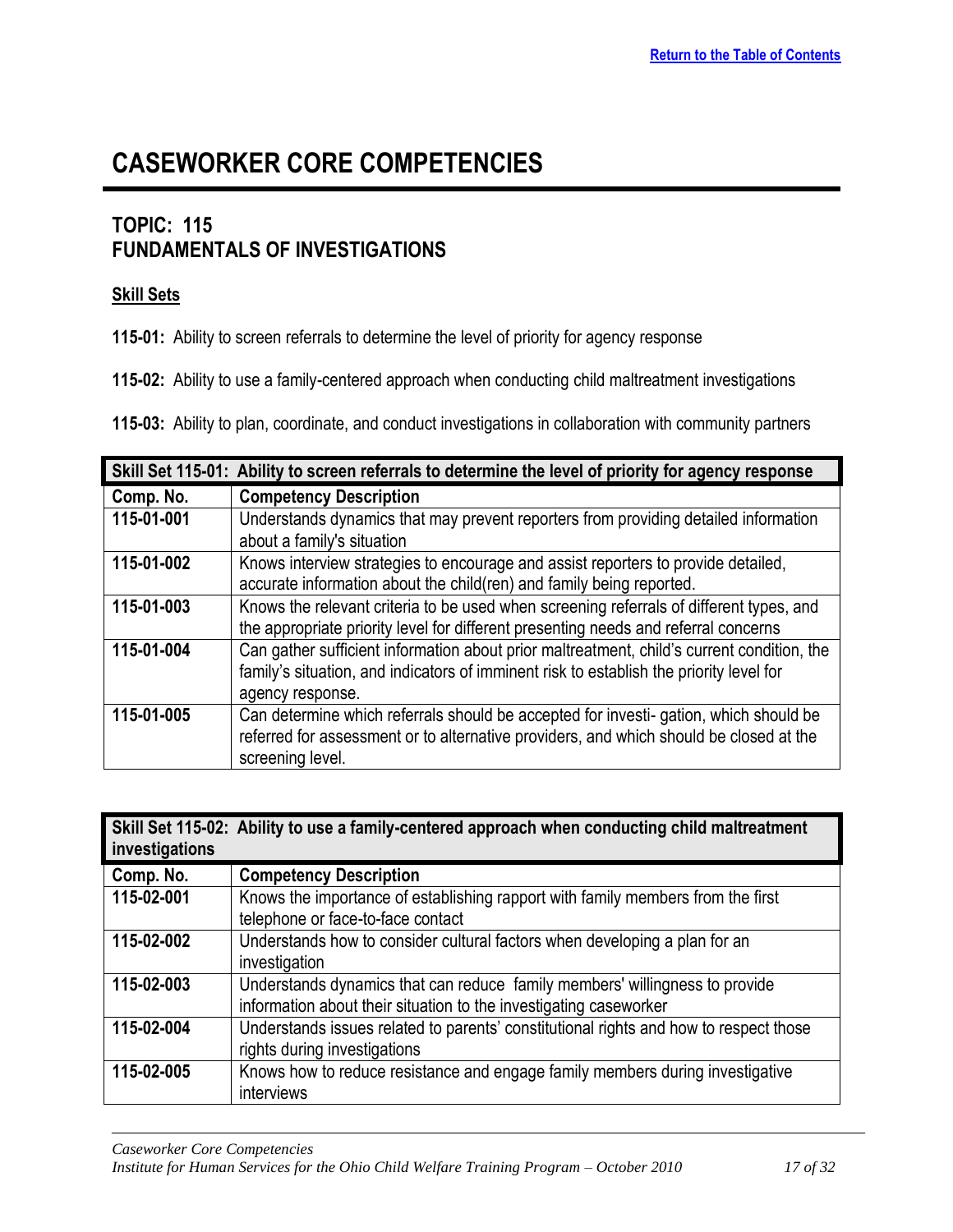| 115-02-006 | Knows how to link families with community or agency services at the time of the |
|------------|---------------------------------------------------------------------------------|
|            | investigation to assure children's safety and prevent out-of-home placement     |
| 115-02-007 | Can model a casework relationship, communicate respect, and keep family members |
|            | involved and invested while completing an investigation.                        |
| 115-02-008 | Can access a range of neighborhood and community service resources to provide   |
|            | immediate child protection and/or support for the family.                       |

<span id="page-17-0"></span>

|                    | Skill Set 115-03: Ability to plan, coordinate, and conduct investigations in collaboration with |
|--------------------|-------------------------------------------------------------------------------------------------|
| community partners |                                                                                                 |
| Comp. No.          | <b>Competency Description</b>                                                                   |
| 115-03-001         | Knows the purpose, goals, and objectives of a child maltreatment investigation and the          |
|                    | criteria to determine if an investigation is warranted.                                         |
| 115-03-002         | Knows the importance of using information obtained during the screening interview to            |
|                    | plan an approach for an investigation.                                                          |
| 115-03-003         | Knows the benefits of using a formal, interagency and interdisciplinary approach to             |
|                    | child maltreatment investigations                                                               |
| 115-03-004         | Knows the child welfare agency's role and responsibilities when collaborating with child        |
|                    | advocacy centers (CACs) and multi-disciplinary teams during child maltreatment                  |
|                    | investigations                                                                                  |
| 115-03-005         | Knows when to involve law enforcement and the respective roles of the police and child          |
|                    | protection worker in an investigation                                                           |
| 115-03-006         | Knows how safety assessment, risk assessment, and safety planning are integrated                |
|                    | into the investigation                                                                          |
| 115-03-007         | Knows strategies to ensure a caseworker's safety during an investigation                        |
| 115-03-008         | Knows how to determine who should be interviewed and the types of information to be             |
|                    | gathered from each informant.                                                                   |
| 115-03-009         | Knows the purpose of structured protocols and forensic interviewing methods to                  |
|                    | maximize the accuracy and admissibility of evidence gathered during the investigation.          |
| 115-03-010         | Knows the circumstances when it is appropriate to interview children at school prior to         |
|                    | interviewing the child's parent(s)                                                              |
| 115-03-011         | Knows how to gather, compile and record investigation data so that findings may be              |
|                    | used as evidence in a court proceeding.                                                         |
| 115-03-012         | Knows how to determine the sequence, timing, and location of investigation interviews.          |
| 115-03-013         | Can gather relevant information from family members, alleged child victims, extended            |
|                    | family, and other collateral contacts during an investigation to support or refute referral     |
|                    | allegations                                                                                     |
| 115-03-014         | Can coordinate the agency's investigation activities with other members of                      |
|                    | interdisciplinary child maltreatment teams.                                                     |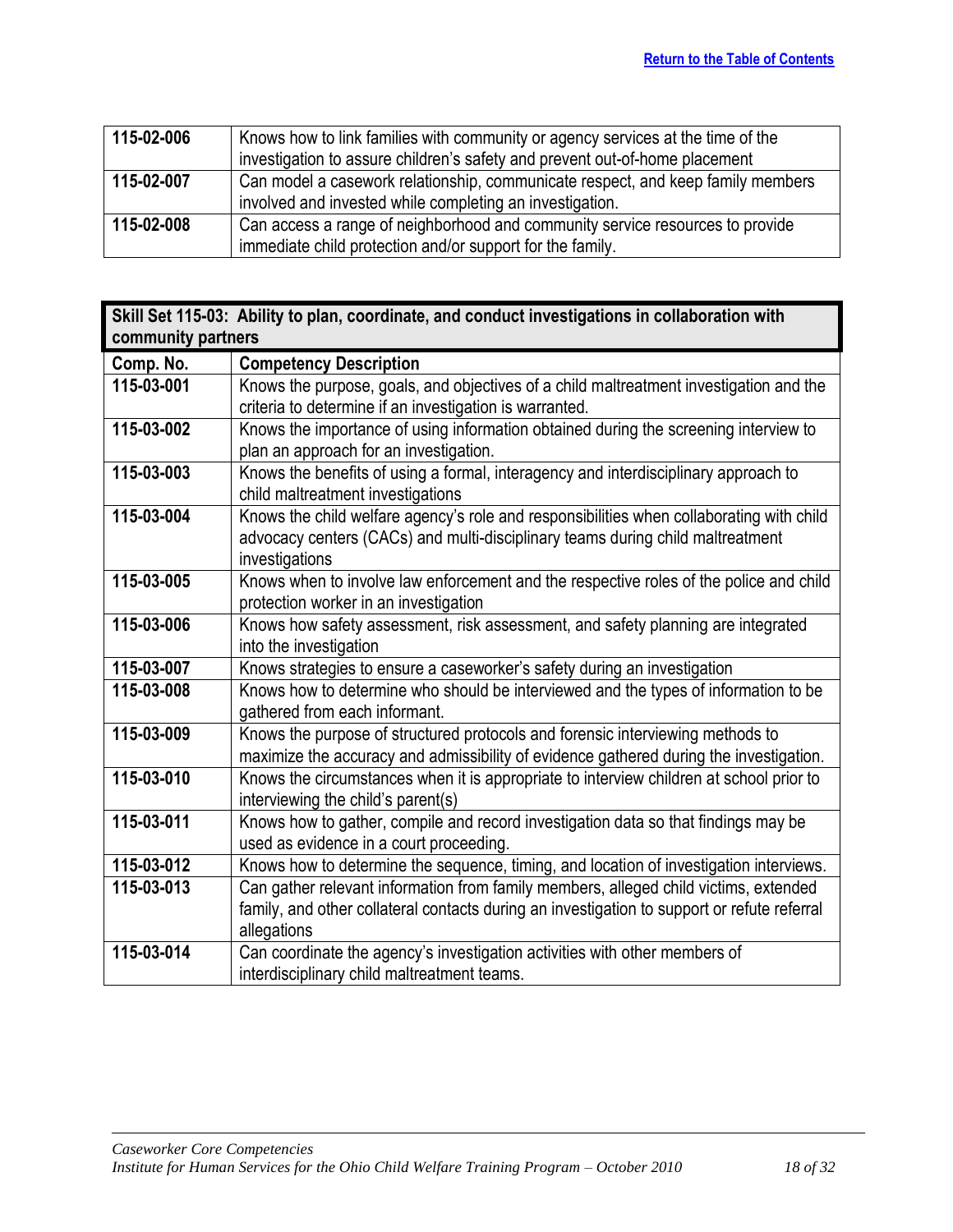### **TOPIC: 116 FUNDAMENTALS OF CASE PLANNING AND FAMILY-CENTERED CASEWORK**

#### **Skill Sets**

- **116-01:** Ability to develop and help families implement case plans that address high priority needs, build on family strengths, and reduce recurrences of maltreatment
- **116-02:** Ability to work collaboratively with families and service providers to plan and coordinate services
- **116-03:** Ability to use permanency planning activities, including supplemental planning, to ensure placement stability
- **116-04:** Ability to complete case documentation and organize and maintain family case records.

<span id="page-18-0"></span>

| Skill Set 116-01: Ability to develop and help families implement case plans that address high |                                                                                         |
|-----------------------------------------------------------------------------------------------|-----------------------------------------------------------------------------------------|
| priority needs, build on family strengths, and reduce recurrences of maltreatment             |                                                                                         |
| Comp. No.                                                                                     | <b>Competency Description</b>                                                           |
| 116-01-001                                                                                    | Knows the potentially destructive effects on children and families of vague, incomplete |
|                                                                                               | and non-individualized case plans                                                       |
| 116-01-002                                                                                    | Knows the importance of involving family members in all phases of case plan             |
|                                                                                               | development                                                                             |
| 116-01-003                                                                                    | Knows the proper sequence of steps in the case planning process                         |
| 116-01-004                                                                                    | Knows the difference between case goals, objectives, and activities                     |
| 116-01-005                                                                                    | Knows criteria upon which to prioritize family needs and case goals and objectives      |
| 116-01-006                                                                                    | Knows the benefits of formally documenting case plans in each family's case record      |
| 116-01-007                                                                                    | Understands how case plans are used as the agency's formal negotiated agreement         |
|                                                                                               | with families to guide, monitor, and evaluate change and goal achievement               |
| 116-01-008                                                                                    | Understands how case objectives are derived from information gathered during the        |
|                                                                                               | risk, safety, and family assessments                                                    |
| 116-01-009                                                                                    | Understands the importance of identifying culturally relevant service providers and     |
|                                                                                               | engaging families to help choose service providers and resources                        |
| 116-01-010                                                                                    | Understands how case plan documents are used in legal and court processes, and          |
|                                                                                               | their importance in supporting the agency's legal position                              |
| 116-01-011                                                                                    | Understands how ineffective case planning can promote premature or inappropriate        |
|                                                                                               | case closure                                                                            |
| 116-01-012                                                                                    | Understands how periodic case reassessment can document changes and assure the          |
|                                                                                               | continued relevance of services and activities                                          |
| 116-01-013                                                                                    | Knows strategies that facilitate full involvement of immediate and extended family      |
|                                                                                               | members in case plan development                                                        |
| 116-01-014                                                                                    | Knows how to develop case objectives that reflect needed changes in underlying          |
|                                                                                               | conditions that increase risk and contribute to maltreatment.                           |
|                                                                                               |                                                                                         |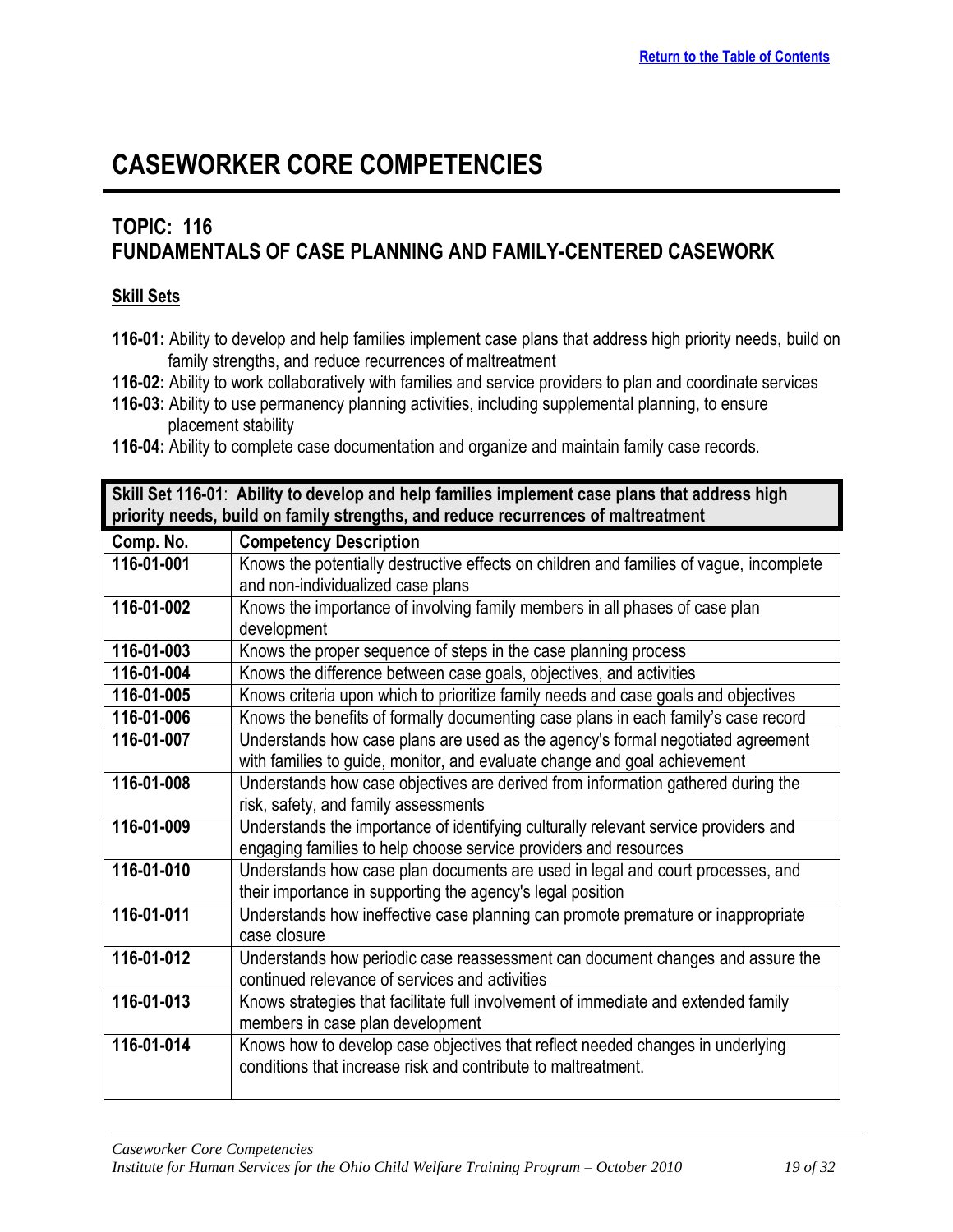| 116-01-015 | Knows how to help families identify and access relevant services from the child welfare<br>agency, service providers, and other entities in the family's neighborhood and<br>community |
|------------|----------------------------------------------------------------------------------------------------------------------------------------------------------------------------------------|
| 116-01-016 | Knows how to write case plans in language that can be easily understood by family<br>members                                                                                           |
| 116-01-017 | Knows how to help families identify culturally responsive and knowledgeable service<br>providers in their own community                                                                |
| 116-01-018 | Knows how to select and use specific interviewing strategies that facilitate case plan<br>development                                                                                  |
| 116-01-019 | Knows engagement and supportive casework strategies to help families remain<br>motivated over time to complete case plan activities.                                                   |
| 116-01-020 | Knows strategies to involve families and service providers in ongoing case review,<br>reassessment, and revision of case plans                                                         |
| 116-01-021 | Knows criteria to determine when objectives have been met and a case can safely be<br>closed                                                                                           |
| 116-01-022 | Knows how to link families with ongoing support to help them sustain gains after case<br>closure and prevent reopening of cases                                                        |
| 116-01-023 | Can use case planning activities as a means of involving and empowering immediate<br>and extended families to address their children's safety and permanency needs.                    |
| 116-01-024 | Can use case plans as a monitoring tool to chart progress and promote continued work<br>toward jointly identified goals.                                                               |
| 116-01-025 | Can use formal case plan reviews as a tool to promote family group conferencing and<br>collaboration with service providers.                                                           |
| 116-01-026 | Can use case plans as a tool to chart and monitor mandated time lines and prevent<br>children from becoming lost in the system.                                                        |
| 116-01-027 | Can use case plans as a feedback tool for families to help them recognize their<br>successes and guide continued work toward change.                                                   |

<span id="page-19-0"></span>

| Skill Set 116-02 Ability to work collaboratively with families and service providers to plan and<br>coordinate services |                                                                                             |
|-------------------------------------------------------------------------------------------------------------------------|---------------------------------------------------------------------------------------------|
| Comp. No.                                                                                                               | <b>Competency Description</b>                                                               |
| 116-02-001                                                                                                              | Knows the primary responsibilities and activities of a case manager.                        |
| 116-02-002                                                                                                              | Knows the types of formal and informal neighborhood and community resources that            |
|                                                                                                                         | can be accessed to support and serve families                                               |
| 116-02-003                                                                                                              | Knows the liabilities of referring families for services without following up to coordinate |
|                                                                                                                         | and evaluate services                                                                       |
| 116-02-004                                                                                                              | Knows intra- and inter-agency, community, and cultural barriers that may prevent            |
|                                                                                                                         | families from accessing or benefiting from services                                         |
| 116-02-005                                                                                                              | Understands the value of home visits to learn about extended family supports and            |
|                                                                                                                         | available services and resources in a family's neighborhood and community                   |
| 116-02-006                                                                                                              | Understands the importance of exploring family members' recommendations of                  |
|                                                                                                                         | culturally responsive service providers in their communities                                |
|                                                                                                                         |                                                                                             |
|                                                                                                                         |                                                                                             |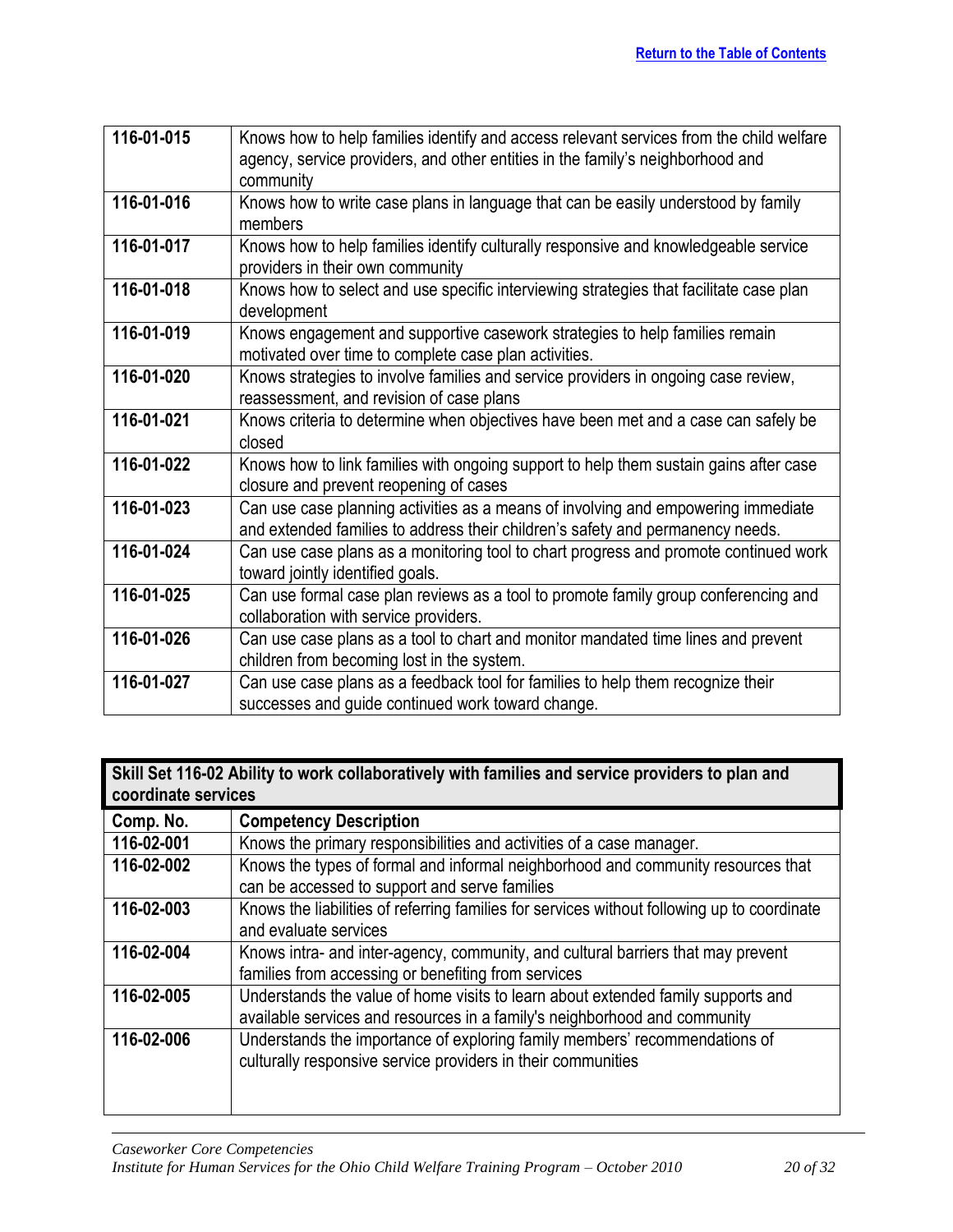| 116-02-007 | Understands the caseworker's responsibility to be an advocate for families and children |
|------------|-----------------------------------------------------------------------------------------|
|            | to ensure access to needed services                                                     |
| 116-02-008 | Understands the importance of coordinating services delivered by multiple service       |
|            | providers and the difficulties experienced by families when services are not well       |
|            | coordinated                                                                             |
| 116-02-009 | Understands the caseworker's responsibility to monitor and evaluate the effectiveness   |
|            | of services provided by other agencies or providers                                     |
| 116-02-010 | Can enable families and service providers to work as a team to ensure children's        |
|            | safety and permanence                                                                   |
| 116-02-011 | Can identify and help families access formal and informal neighborhood and              |
|            | community services that best meet their individual needs                                |
| 116-02-012 | Can empower family members to fulfill case plan objectives and reassess their           |
|            | accomplishments                                                                         |
| 116-02-013 | Can advocate on behalf of families to eliminate barriers and to coordinate services     |
|            | provided by neighborhood and community-based providers                                  |
|            |                                                                                         |

<span id="page-20-0"></span>

| Skill Set 116-03: Ability to use permanency planning activities, including supplemental planning,<br>to ensure placement stability |                                                                                                                                                                                                     |
|------------------------------------------------------------------------------------------------------------------------------------|-----------------------------------------------------------------------------------------------------------------------------------------------------------------------------------------------------|
| Comp. No.                                                                                                                          | <b>Competency Description</b>                                                                                                                                                                       |
| 116-03-001                                                                                                                         | Knows the purpose of supplemental case planning in achieving timely permanence for<br>children                                                                                                      |
| 116-03-002                                                                                                                         | Knows the importance of beginning permanency planning at the time of first contact<br>with a family                                                                                                 |
| 116-03-003                                                                                                                         | Knows the circumstances when a formal supplemental case plan should be developed                                                                                                                    |
| 116-03-004                                                                                                                         | Knows the necessary elements that should be included in a supplemental case plan                                                                                                                    |
| 116-03-005                                                                                                                         | Understands the dynamics of family members' discomfort and resistance when asked<br>to consider alternative permanent placements for their children                                                 |
| 116-03-006                                                                                                                         | Knows strategies to introduce a discussion of permanency issues during the family<br>assessment and to empower immediate and extended family members to consider<br>potential permanency solutions. |
| 116-03-007                                                                                                                         | Can discuss permanency issues and alternative permanent placement options without<br>communicating a lack of commitment to reunification                                                            |
| 116-03-008                                                                                                                         | Can determine when the supplemental case plan should become the primary focus of<br>casework activities                                                                                             |

<span id="page-20-1"></span>

| Skill Set 116-04 Ability to complete case documentation and organize and maintain family case<br>records. |                                                                                          |
|-----------------------------------------------------------------------------------------------------------|------------------------------------------------------------------------------------------|
| Comp. No.                                                                                                 | <b>Competency Description</b>                                                            |
| 116-04-001                                                                                                | Knows the importance of timely, accurate case documentation for agency<br>accountability |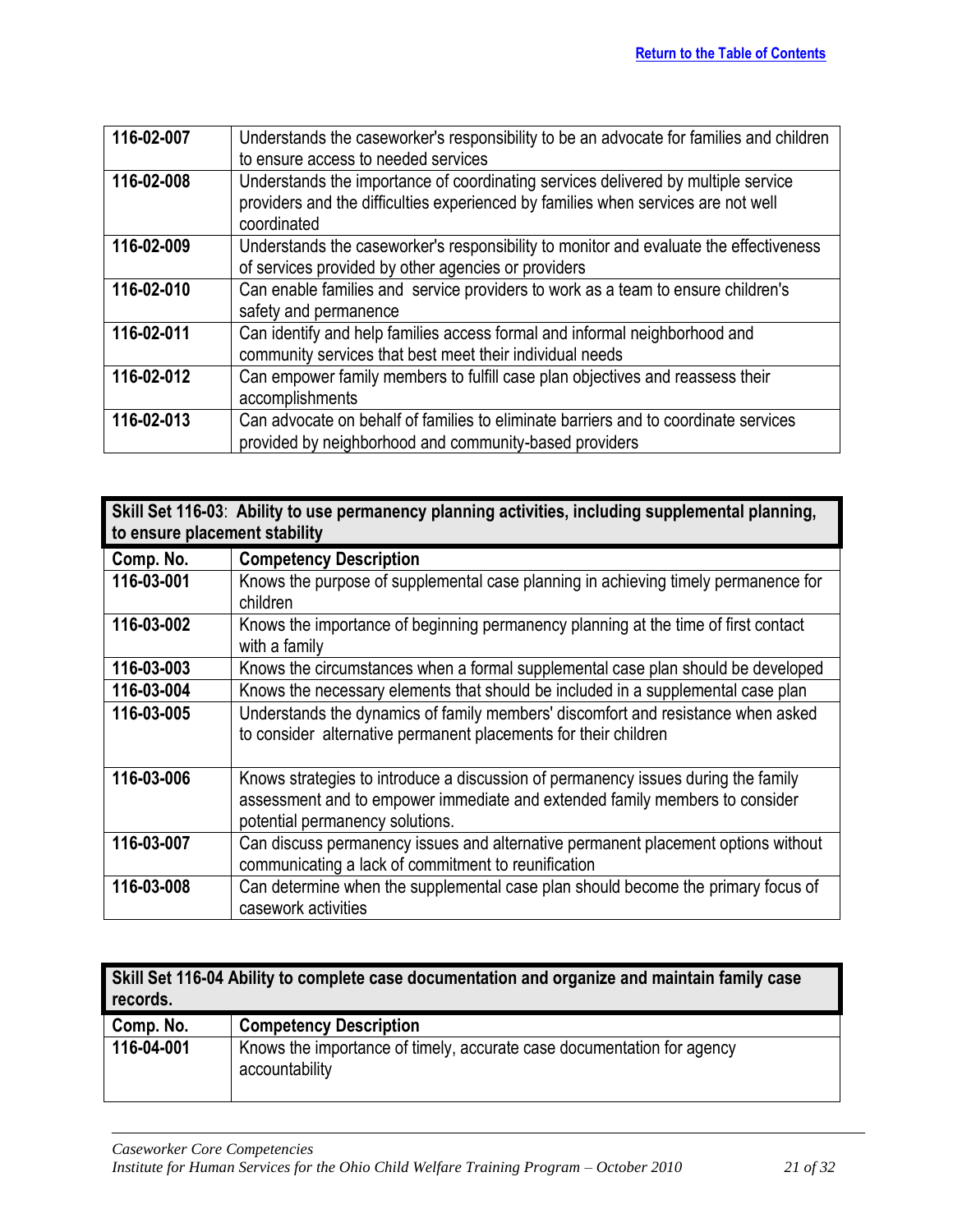| 116-04-002 | Knows multiple types, purposes and uses of case documentation                        |
|------------|--------------------------------------------------------------------------------------|
| 116-04-003 | Knows the scope and type of information that should be gathered from community       |
|            | service providers for inclusion in the case record                                   |
| 116-04-004 | Understands how inaccurate or insufficient case documentation contributes to service |
|            | <i>ineffectiveness</i>                                                               |
| 116-04-005 | Knows what information can be provided to other service providers to promote open    |
|            | communication and collaboration in planning and service delivery, without violating  |
|            | peoples' rights to privacy.                                                          |
| 116-04-006 | Knows how to use summarized case documentation, including risk assessments,          |
|            | safety assessments, and case plans to guide supervisory case reviews and periodic    |
|            | formal case review conferences (Semi-Annual Administrative Reviews)                  |
| 116-04-007 | Can write and integrate summarized, concise, and timely assessment and case plan     |
|            | information, and other supporting documentation into the case record                 |
| 116-04-008 | Can use computerized data collection and management systems where these are          |
|            | available                                                                            |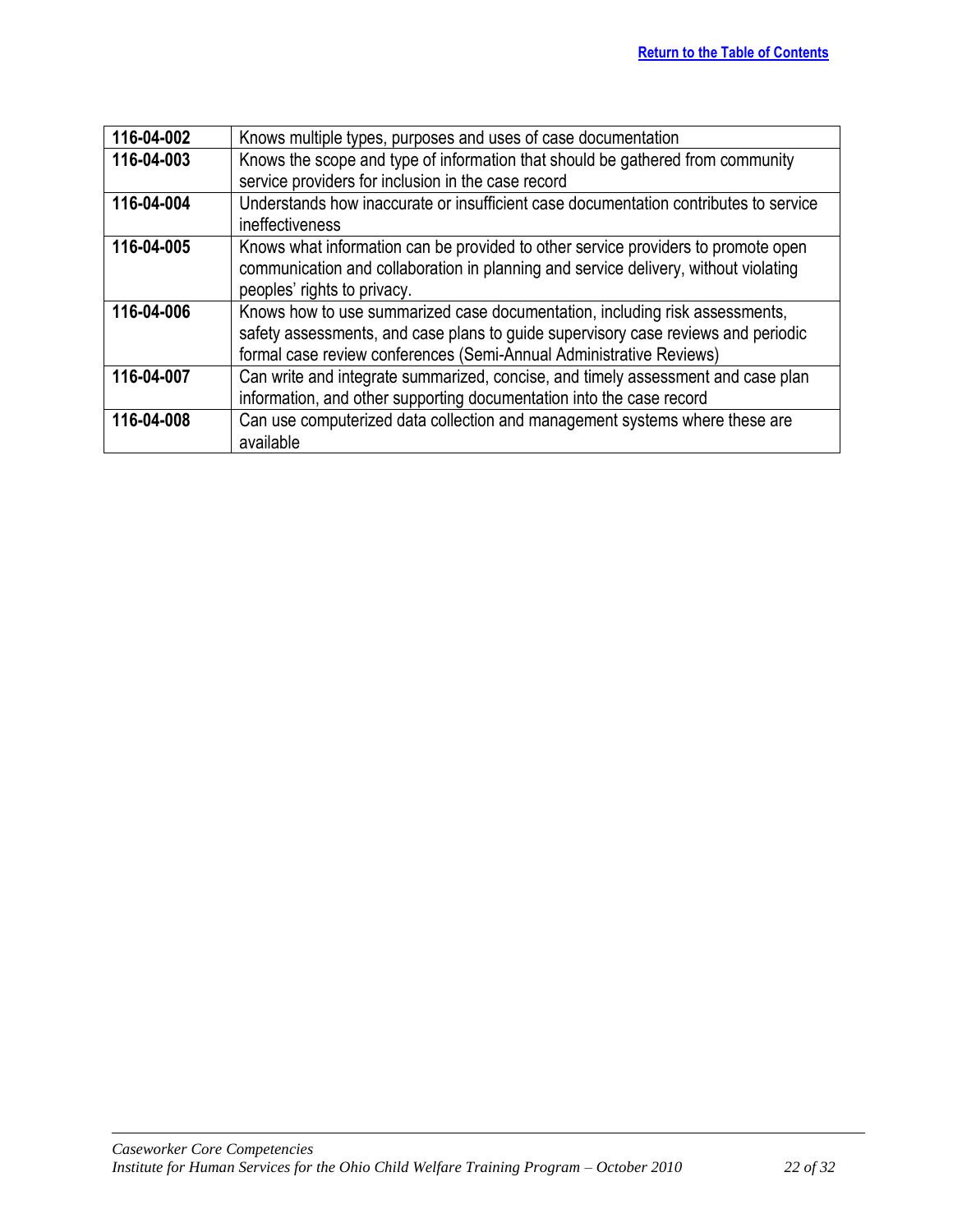### <span id="page-22-0"></span>**TOPIC: 117 FUNDAMENTALS OF CHILD DEVELOPMENT: IMPLICATIONS FOR FAMILY-CENTERED CHILD PROTECTIVE SERVICES**

#### **Skill Sets**

**117-01:** Ability to identify indicators of age-appropriate development in all domains for children of varying ages

**117-02:** Ability to recognize indicators of developmental delays, disabilities, illness and other conditions that can affect children's development

**117-03:** Ability to help families access community resources to address children's developmental needs

**117-04:** Ability to help parents/caregivers use parenting strategies that meet their children's developmental needs

**117-05:** Ability to promote and sustain healthy attachments between children and their families or caregivers

<span id="page-22-1"></span>

| 117-01: Ability to identify indicators of age-appropriate development in all domains for children of<br>varying ages |                                                                                                                              |
|----------------------------------------------------------------------------------------------------------------------|------------------------------------------------------------------------------------------------------------------------------|
| Comp. No.                                                                                                            | <b>Competency Description</b>                                                                                                |
| 117-01-001                                                                                                           | Knows the caseworker's role as an advocate to promote healthy development of<br>children served by the agency                |
| 117-01-002                                                                                                           | Knows the combined effects of heredity (genetics and maturation) and environment in<br>shaping children's development        |
| 117-01-003                                                                                                           | Knows the essential prerequisites for healthy child development                                                              |
| 117-01-004                                                                                                           | Knows how "normal" development is determined and assessed                                                                    |
| 117-01-005                                                                                                           | Knows the difference between chronological age and developmental age                                                         |
| 117-01-006                                                                                                           | Knows characteristics of the primary developmental domains (physical, social,<br>emotional, cognitive) and their sub-domains |
| 117-01-007                                                                                                           | Knows stages, processes and milestones of normal development of infants (age birth -<br>1 year) in all domains               |
| 117-01-008                                                                                                           | Knows stages, processes and milestones of normal development of toddlers (age 1-3<br>years) in all domains                   |
| 117-01-009                                                                                                           | Knows stages, processes and milestones of normal development of preschool children<br>(age 3-5 years) in all domains         |
| 117-01-010                                                                                                           | Knows stages, processes and milestones of normal development of school-age<br>children (age 5-11 years) in all domains       |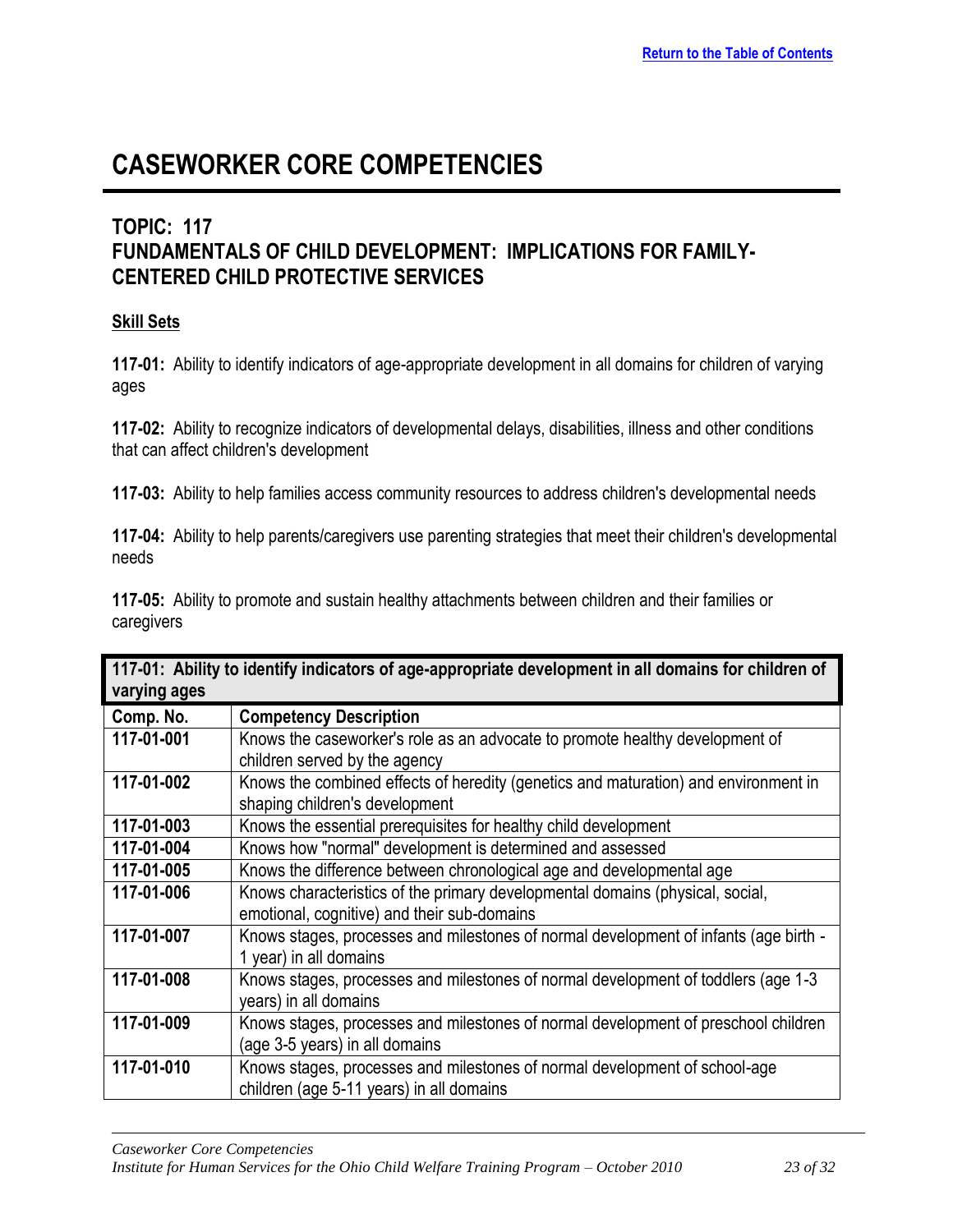| 117-01-011 | Knows stages, processes and milestones of normal development of preadolescent<br>children (age 11-13) in all domains                                                  |
|------------|-----------------------------------------------------------------------------------------------------------------------------------------------------------------------|
| 117-01-012 | Knows stages, processes and milestones of normal development of adolescents (age<br>13-18) in all domains                                                             |
| 117-01-013 | Understands how development can be influenced by culture, and how a<br>misinterpretation of cultural factors may reduce the accuracy of a developmental<br>assessment |
| 117-01-014 | Understands how development in each developmental domain influences development<br>in the other domains                                                               |
| 117-01-015 | Knows how to observe children's behavior and gather information about their<br>developmental level from family members and other sources                              |
| 117-01-016 | Can determine a child's approximate developmental age in each domain                                                                                                  |

<span id="page-23-0"></span>

| 117-02: Ability to recognize indicators of developmental delays, disabilities, illness and other<br>conditions that impact children's development |                                                                                                                                                                                            |
|---------------------------------------------------------------------------------------------------------------------------------------------------|--------------------------------------------------------------------------------------------------------------------------------------------------------------------------------------------|
| Comp. No.                                                                                                                                         | <b>Competency Description</b>                                                                                                                                                              |
| 117-02-001                                                                                                                                        | Knows the profound negative effects of child maltreatment on children's health and<br>development                                                                                          |
| 117-02-002                                                                                                                                        | Knows the worker's responsibility to screen children for untreated illnesses,<br>developmental delays and disabilities, and how to arrange assessment, diagnosis, and<br>remedial services |
| 117-02-003                                                                                                                                        | Knows the potential negative effects of maltreatment and separation trauma on the<br>formation and maintenance of attachment in children                                                   |
| 117-02-004                                                                                                                                        | Knows the potential effects of maltreatment on development of children ages birth<br>through adolescence                                                                                   |
| 117-02-005                                                                                                                                        | Knows physical and behavioral indicators of developmental delays and patterns of<br>abnormal development                                                                                   |
| 117-02-006                                                                                                                                        | Knows indicators of behavioral and developmental conditions commonly seen in<br>children who have been maltreated                                                                          |
| 117-02-007                                                                                                                                        | Understands how children's behavior problems may be symptoms of underlying<br>developmental delays or emotional disturbance, and also contribute to abuse or<br>neglect                    |
| 117-02-008                                                                                                                                        | Knows how to observe children's behavior and ask relevant questions to identify early<br>indicators of developmental delay or disability                                                   |
| 117-02-009                                                                                                                                        | Can assess children's behavior and development and identify inconsistencies between<br>chronological and developmental age                                                                 |
| 117-02-010                                                                                                                                        | Can recognize primary indicators of common developmental conditions and disabilities<br>associated with child maltreatment                                                                 |
| 117-02-011                                                                                                                                        | Can use assessment data to identify and prioritize children's developmental or<br>treatment needs, and write case plan objectives that address these needs                                 |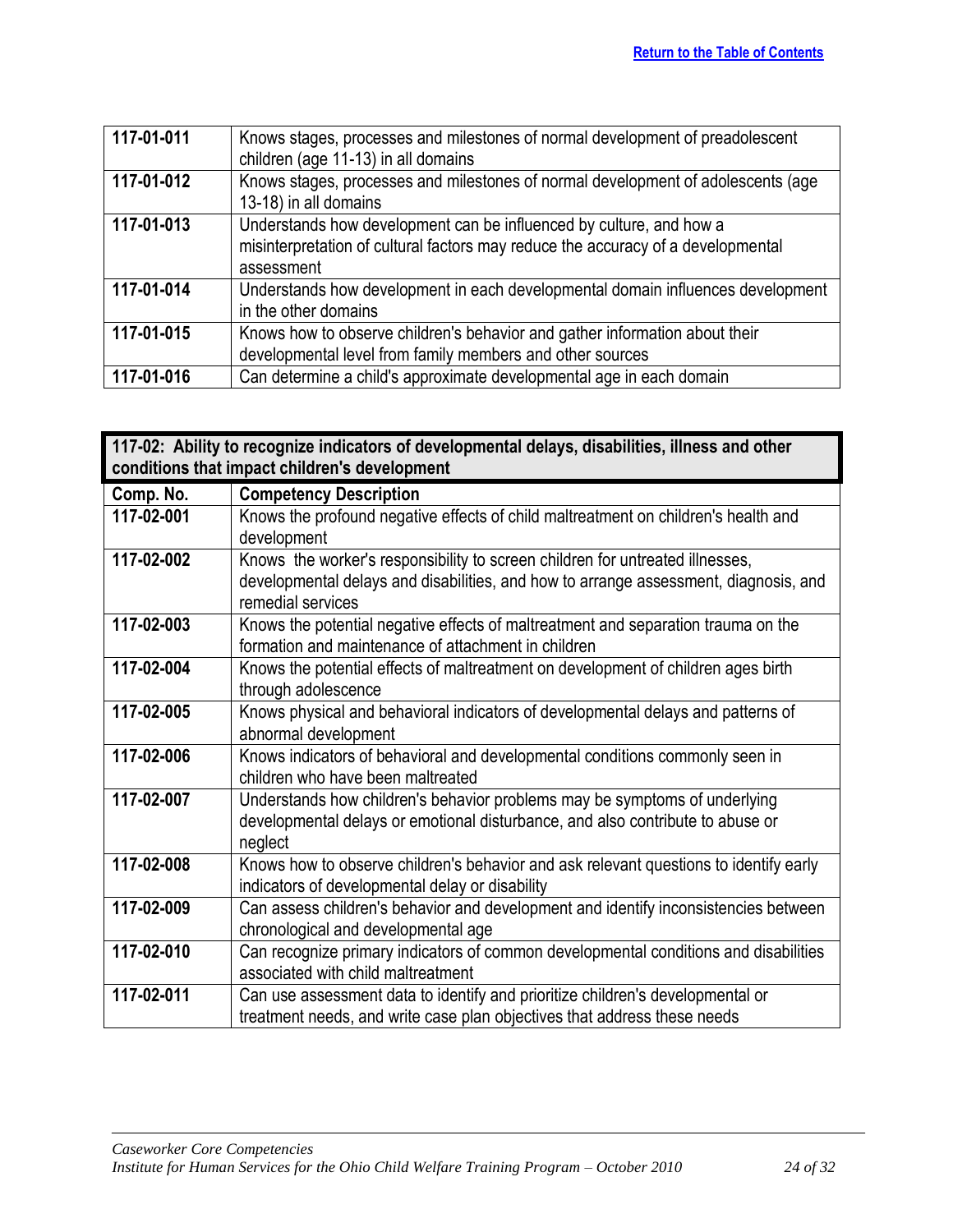<span id="page-24-0"></span>

| 117-03: Ability to help families access appropriate community resources to address children's<br>developmental needs |                                                                                                                                                                                           |
|----------------------------------------------------------------------------------------------------------------------|-------------------------------------------------------------------------------------------------------------------------------------------------------------------------------------------|
| Comp. No.                                                                                                            | <b>Competency Description</b>                                                                                                                                                             |
| 117-03-001                                                                                                           | Knows caseworker's role as case manager to help families access services to promote<br>healthy development of children                                                                    |
| 117-03-002                                                                                                           | Knows the range and types of services needed by children with developmental delays,<br>disabilities and behavior disorders, and their families                                            |
| 117-03-003                                                                                                           | Knows service providers, and funding options in a family's home community to deliver<br>special services for children with developmental delays or disabilities                           |
| 117-03-004                                                                                                           | Understands the importance of interagency collaboration and eliminating inter-system<br>and funding barriers when serving children with developmental disabilities and their<br>families. |
| 117-03-005                                                                                                           | Knows strategies to encourage collaboration between service providers and family<br>members to identify children's needs, plan and deliver services, and evaluate outcomes                |
| 117-03-006                                                                                                           | Can design and implement a developmental or remedial case plan that meets<br>children's special developmental needs                                                                       |

<span id="page-24-1"></span>

| 117-04: Ability to help parents/caregivers identify parenting strategies that meet their children's |
|-----------------------------------------------------------------------------------------------------|
| developmental needs                                                                                 |

| Comp. No.  | <b>Competency Description</b>                                                           |
|------------|-----------------------------------------------------------------------------------------|
| 117-04-001 | Knows age-appropriate expectations for children's behavior at different stages of       |
|            | development                                                                             |
| 117-04-002 | Understands how age-appropriate children's behaviors can be misinterpreted and          |
|            | experienced as stressful by parents                                                     |
| 117-04-003 | Understands how stresses of parenting children with developmental or behavioral         |
|            | problems can contribute to child maltreatment                                           |
| 117-04-004 | Understands how parenting strategies that involve power and coercion can contribute     |
|            | to maltreatment and to developmental, behavioral, and emotional problems in children    |
| 117-04-005 | Understands how inconsistent parenting interventions and failure to establish and       |
|            | enforce structure or limits can worsen and sustain children's behavior problems         |
| 117-04-006 | Understands the value of parent education, support groups, mentors, buddy systems,      |
|            | and respite services to help decrease stress experienced by parents or caregivers       |
| 117-04-007 | Knows strategies to help parents develop realistic and age-appropriate expectations for |
|            | their children's behavior as a means of preventing future maltreatment                  |
| 117-04-008 | Can guide parents to acquire parenting skills and behaviors that promote children's     |
|            | healthy development and reduce the risk of maltreatment                                 |

<span id="page-24-2"></span>

| 117-05: Ability to promote and sustain healthy attachments between children and their families or<br>caregivers |                                                                                                          |
|-----------------------------------------------------------------------------------------------------------------|----------------------------------------------------------------------------------------------------------|
| Comp. No.                                                                                                       | <b>Competency Description</b>                                                                            |
| 117-05-001                                                                                                      | Knows parenting practices that support the development of positive and secure<br>attachments in children |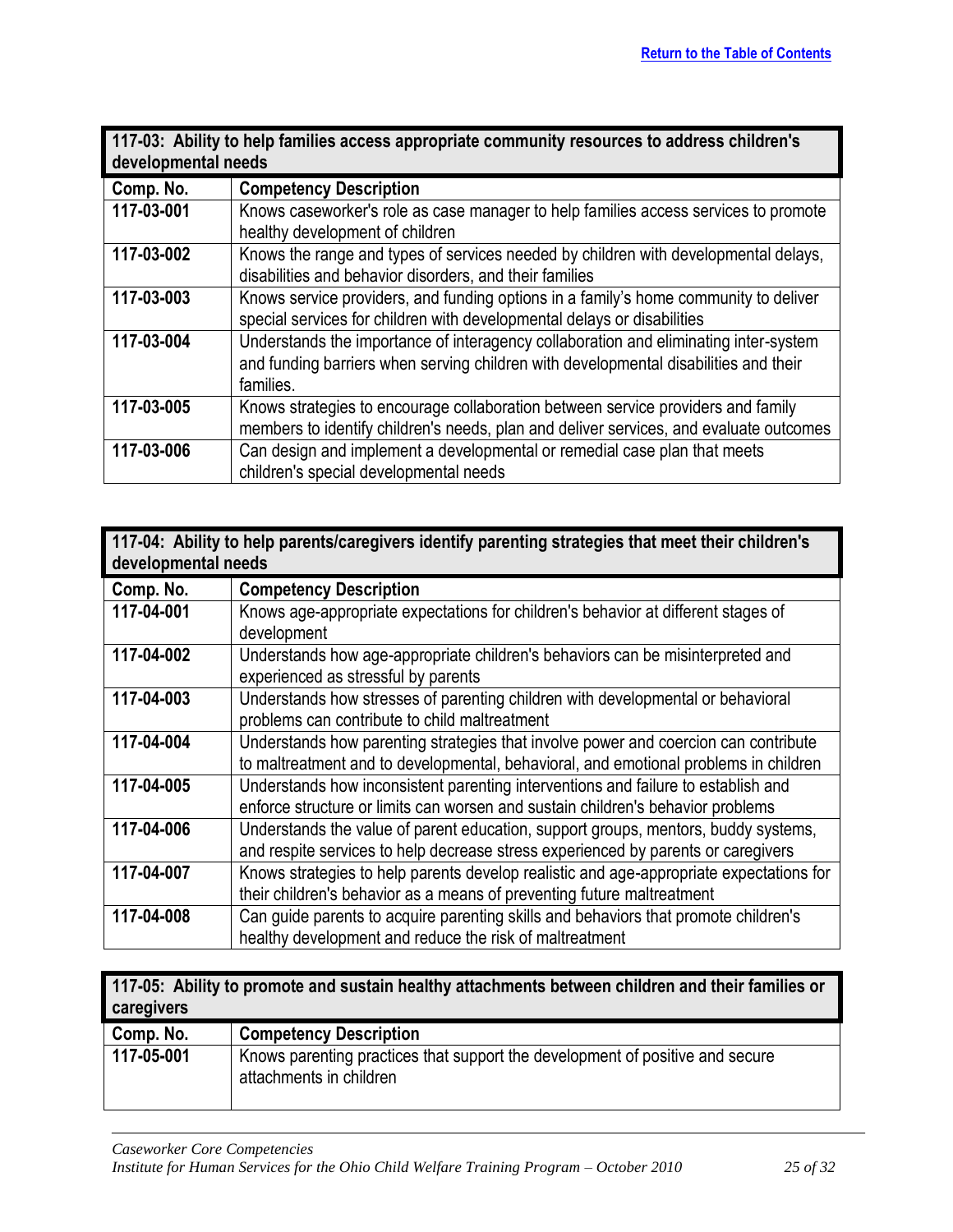| 117-05-002 | Knows parenting practices that contribute to insecure or maladaptive attachment in<br>children                                                                 |
|------------|----------------------------------------------------------------------------------------------------------------------------------------------------------------|
| 117-05-003 | Knows behavioral and emotional indicators of maladaptive attachment in children and<br>their parents                                                           |
| 117-05-004 | Understands how consistency of caregivers, parenting interventions, situational stress,<br>and children's temperaments interact over time to affect attachment |
| 117-05-005 | Understands the potential lifelong consequences of insecure or maladaptive<br>attachment on children's development and mental health                           |
| 117-05-006 | Understands how child maltreatment at different ages and developmental stages can<br>negatively affect attachment                                              |
| 117-05-007 | Knows casework strategies to help parents and caregivers develop or strengthen<br>attachments with children in their care                                      |
| 117-05-008 | Can use observation and interviewing strategies to assess parent-child attachment.                                                                             |
| 117-05-009 | Can help educate parents to promote the development of positive parent-child<br>attachment                                                                     |
| 117-05-010 | Can identify children with very disturbed or severely maladaptive attachment who need<br>psychological treatment                                               |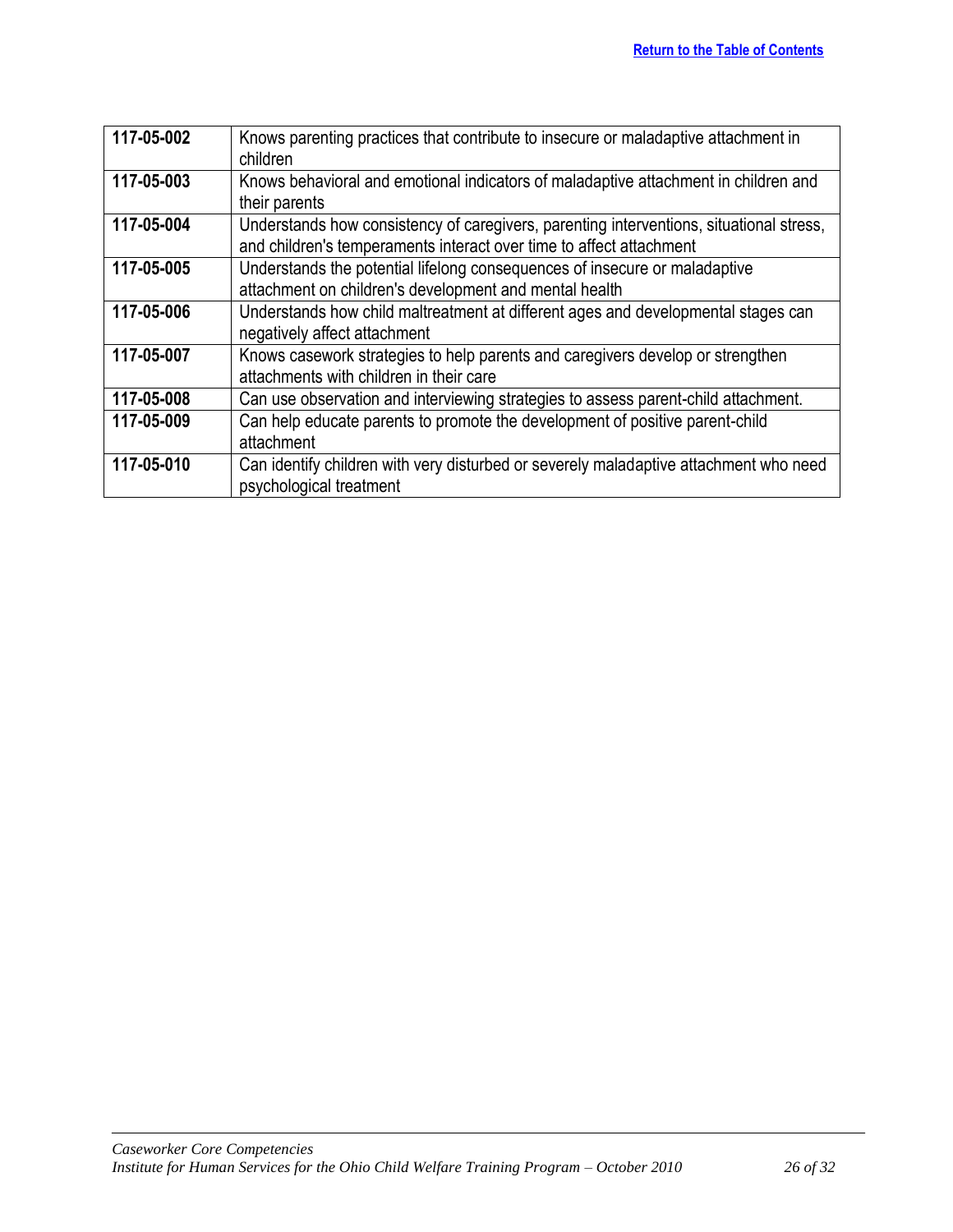### <span id="page-26-0"></span>**TOPIC: 118 FUNDAMENTALS OF SEPARATION, PLACEMENT AND REUNIFICATION**

#### **Skill Sets**

**118-01:** Ability to identify children and families suffering from separation-induced trauma

**118-02:** Ability to plan and implement placements that reduce stress, prevent trauma, and promote placement stability and permanence

**118-03:** Ability to keep parents and other family members involved with their children in placement

**118-04:** Ability to collaborate with and support foster and relative caregivers

**118-05:** Ability to work with families to promote reunification and placement stability

**118-06:** Ability to identify or develop alternative permanent homes for children

<span id="page-26-1"></span>

| 118-01: Ability to identify children and families suffering from separation-induced trauma |                                                                                             |
|--------------------------------------------------------------------------------------------|---------------------------------------------------------------------------------------------|
| Comp. No.                                                                                  | <b>Competency Description</b>                                                               |
| 118-01-001                                                                                 | Knows the circumstances of placement that typically create stress and crisis for            |
|                                                                                            | children and their families                                                                 |
| 118-01-002                                                                                 | Knows the typical behavioral indicators of stress and crisis in children of different ages, |
|                                                                                            | and in family members of placed children                                                    |
| 118-01-003                                                                                 | Understands the caseworker's responsibility to minimize the trauma experienced by           |
|                                                                                            | children and their families during placement                                                |
| 118-01-004                                                                                 | Understands the potential serious negative impact of separation, out-of-home                |
|                                                                                            | placement and impermanence on attachment, child development and family emotional            |
|                                                                                            | stability                                                                                   |
| 118-01-005                                                                                 | Understands how children's developmental level affects their level of stress, their ability |
|                                                                                            | to cope, their perception of the experience, and their susceptibility to crisis             |
| 118-01-006                                                                                 | Understands how traumatic effects of separation may be displayed as anxiety,                |
|                                                                                            | depression, regression, withdrawal and oppositional/defiant or destructive behavior         |
| 118-01-007                                                                                 | Knows strategies to reduce stress and strengthen coping capacity in children of             |
|                                                                                            | different ages and developmental levels                                                     |
| 118-01-008                                                                                 | Can identify children or family members 'in crisis and can determine when separation        |
|                                                                                            | trauma is a significant contributor                                                         |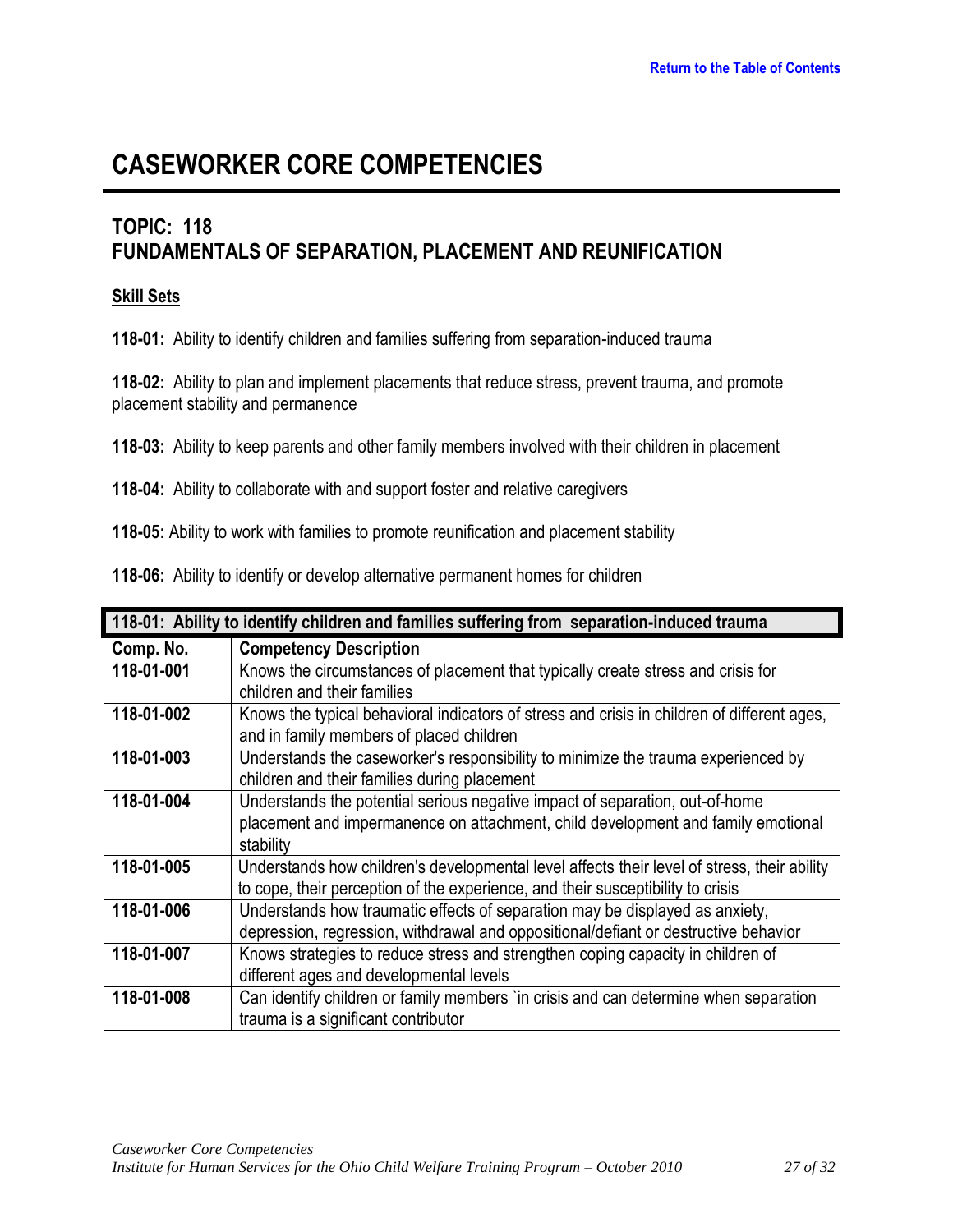<span id="page-27-0"></span>

| 118-02: Ability to plan and implement placements that reduce stress, prevent trauma, and |                                                                                                                                                                   |
|------------------------------------------------------------------------------------------|-------------------------------------------------------------------------------------------------------------------------------------------------------------------|
| promote placement stability and permanence for children                                  |                                                                                                                                                                   |
| Comp. No.                                                                                | <b>Competency Description</b>                                                                                                                                     |
| 118-02-001                                                                               | Knows agency and community factors that create pressure to remove children from                                                                                   |
|                                                                                          | their families in situations of alleged child maltreatment                                                                                                        |
| 118-02-002                                                                               | Knows the potential benefits and liabilities of placing children with relatives / extended                                                                        |
|                                                                                          | family members                                                                                                                                                    |
| 118-02-003                                                                               | Knows the factors to be considered when selecting the most appropriate placement                                                                                  |
|                                                                                          | setting for children                                                                                                                                              |
| 118-02-004                                                                               | Knows what information must be communicated to foster and kinship caregivers to help                                                                              |
|                                                                                          | them meet children's needs                                                                                                                                        |
| 118-02-005                                                                               | Understands the rationale for placing siblings together and the potential traumatic                                                                               |
|                                                                                          | consequences of separating them                                                                                                                                   |
| 118-02-006                                                                               | Understands how children of different ages experience separation and placement and<br>the implications for placement planning                                     |
| 118-02-007                                                                               | Understands the concept of transitioning and the importance of structuring and staging                                                                            |
|                                                                                          | placement activities to prevent crisis                                                                                                                            |
| 118-02-008                                                                               | Understands the value of involving parents and family members in identifying                                                                                      |
|                                                                                          | placement resources, preparing children, and accompanying children on pre-placement                                                                               |
|                                                                                          | visits                                                                                                                                                            |
| 118-02-009                                                                               | Understands the benefits of foster and kinship caregivers as potential permanent                                                                                  |
|                                                                                          | placement resources for children in their care                                                                                                                    |
| 118-02-010                                                                               | Understands the need for immediate and frequent post-placement contact between                                                                                    |
|                                                                                          | children and families to prevent separation trauma                                                                                                                |
| 118-02-011                                                                               | Knows how to conduct pre-placement decision-making meetings with families and                                                                                     |
|                                                                                          | other agency staff                                                                                                                                                |
| 118-02-012                                                                               | Knows the necessary steps to fully prepare children, their families and foster/relative                                                                           |
|                                                                                          | caregivers for placement                                                                                                                                          |
| 118-02-013                                                                               | Knows how to help parents identify potential placement resources within the extended                                                                              |
|                                                                                          | family network and neighborhood                                                                                                                                   |
| 118-02-014                                                                               | Knows how to use crisis intervention methods during placements to reduce stress<br>experienced by children and families and to strengthen their coping abilities. |
| 118-02-015                                                                               | Knows how to prepare kinship and foster caregivers for contact with members of a                                                                                  |
|                                                                                          | child's primary family during pre-placement visits to decrease stress for the child(ren)                                                                          |
|                                                                                          | and family.                                                                                                                                                       |
| 118-02-016                                                                               | Knows how to maintain children's connections to their neighborhood, school, culture,                                                                              |
|                                                                                          | and community while in placement.                                                                                                                                 |
| 118-02-017                                                                               | Can weigh the potential trauma of separation and placement against the trauma of                                                                                  |
|                                                                                          | future maltreatment in their own homes when finalizing a decision to place a child.                                                                               |
| 118-02-018                                                                               | Can implement short-term strategies that protect children in their own immediate or                                                                               |
|                                                                                          | extended families while more permanent placement options are identified                                                                                           |
|                                                                                          |                                                                                                                                                                   |
| 118-02-019                                                                               | Can implement emergency out-of-home placements that minimize trauma to the child                                                                                  |
|                                                                                          | and family                                                                                                                                                        |
|                                                                                          |                                                                                                                                                                   |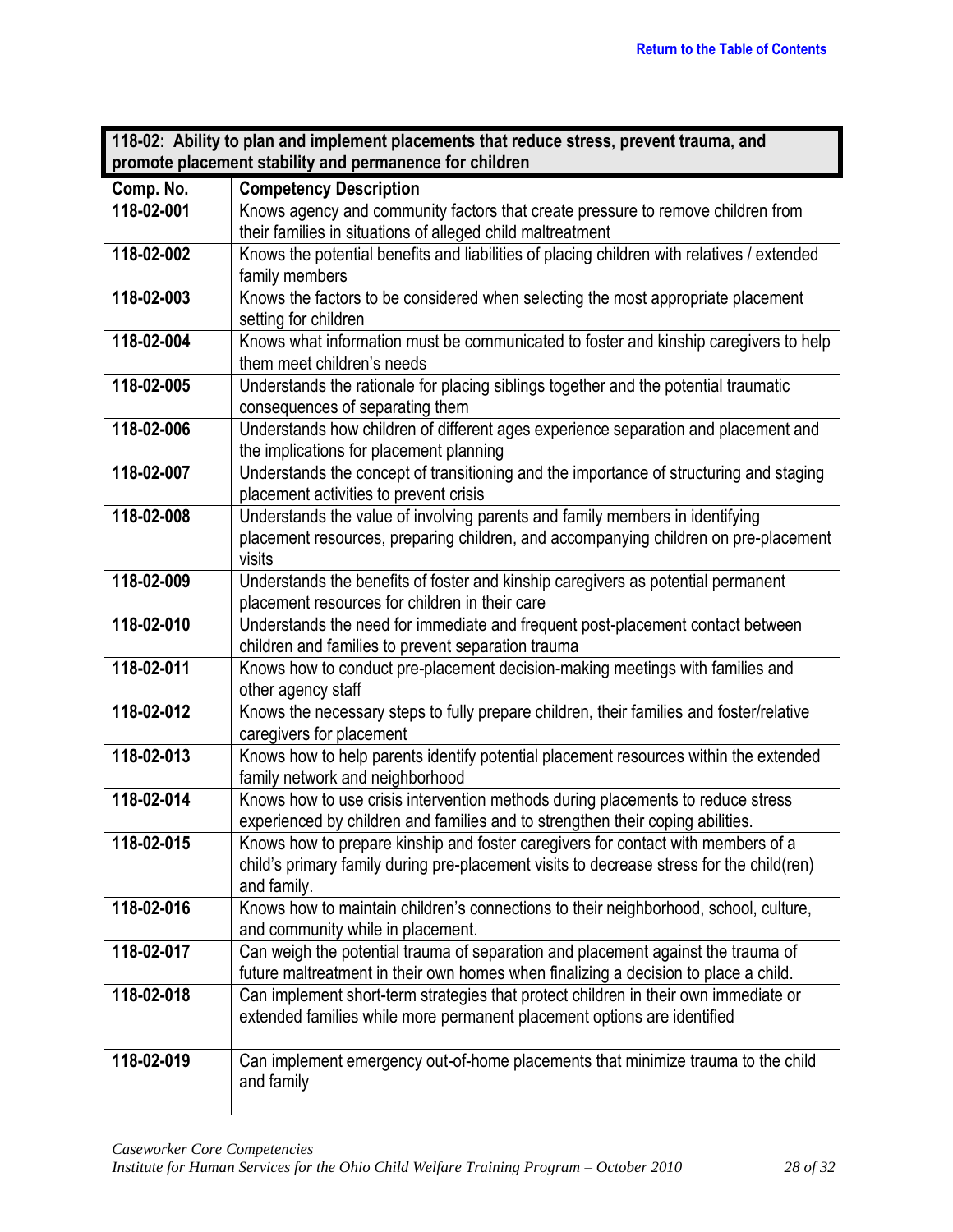| 118-02-020 | Can implement short-term strategies that protect children in their own immediate or   |
|------------|---------------------------------------------------------------------------------------|
|            | extended families while more permanent placement options are identified               |
| 118-02-021 | Can prepare children, family members, and caregivers to collaborate in transitioning  |
|            | children from their families into out-of-home care.                                   |
| 118-02-022 | Can adjust placement activities and timing to minimize children's emotional distress. |
| 118-02-023 | Can help children express and constructively cope with their concerns, needs, and     |
|            | distress                                                                              |
| 118-02-024 | Can help families identify potential short-term and permanent placement options for   |
|            | their children.                                                                       |

<span id="page-28-0"></span>

| 118-03: : Ability to keep parents and other family members involved with their children in<br>placement |                                                                                         |
|---------------------------------------------------------------------------------------------------------|-----------------------------------------------------------------------------------------|
| Comp. No.                                                                                               | <b>Competency Description</b>                                                           |
| 118-03-001                                                                                              | Understands the importance of sustaining children's attachments to parents, siblings,   |
|                                                                                                         | and extended family members while in placement                                          |
| 118-03-002                                                                                              | Knows the caseworker's role in empowering family members to remain involved with        |
|                                                                                                         | children in care and invested in permanency planning.                                   |
| 118-03-003                                                                                              | Understands how insufficient pre-placement preparation can increase family members'     |
|                                                                                                         | resistance to a placement plan                                                          |
| 118-03-004                                                                                              | Understands how a caseworker's attitude about parents' involvement in placement         |
|                                                                                                         | planning can affect a family's willingness to become and stay involved                  |
| 118-03-005                                                                                              | Understands how placement-induced separation trauma and grief in family members         |
|                                                                                                         | may manifest in angry, hostile, belligerent or withdrawn behavior.                      |
| 118-03-006                                                                                              | Understands how removal of their children can affect a family's confidence, self-worth, |
|                                                                                                         | and commitment to reunification                                                         |
| 118-03-007                                                                                              | Knows strategies to strengthen and sustain children's attachments to family members     |
|                                                                                                         | while in placement                                                                      |
| 118-03-008                                                                                              | Can plan and support frequent visits between children in care and their families, and   |
|                                                                                                         | can address or eliminate barriers to visitation.                                        |
| 118-03-009                                                                                              | Can help families cope with problems that arise during visits, including children's     |
|                                                                                                         | emotional distress and behavior problems.                                               |
| 118-03-010                                                                                              | Can use family /child visits to model, reinforce, and support constructive parenting    |
|                                                                                                         | practices.                                                                              |
| 118-03-011                                                                                              | Can help family members express their anger and distress, and clarify and cope with     |
|                                                                                                         | their feelings                                                                          |
| 118-03-012                                                                                              | Can involve family members in ongoing reviews of placement plans and in making          |
|                                                                                                         | permanency decisions for their children.                                                |

<span id="page-28-1"></span>

| 118-04 Ability to collaborate with and support foster and relative caregivers |                                                                                                                      |
|-------------------------------------------------------------------------------|----------------------------------------------------------------------------------------------------------------------|
| Comp. No.                                                                     | <b>Competency Description</b>                                                                                        |
| 118-04-001                                                                    | Knows the importance of supportive services to foster and kinship caregivers to<br>strengthen and sustain placements |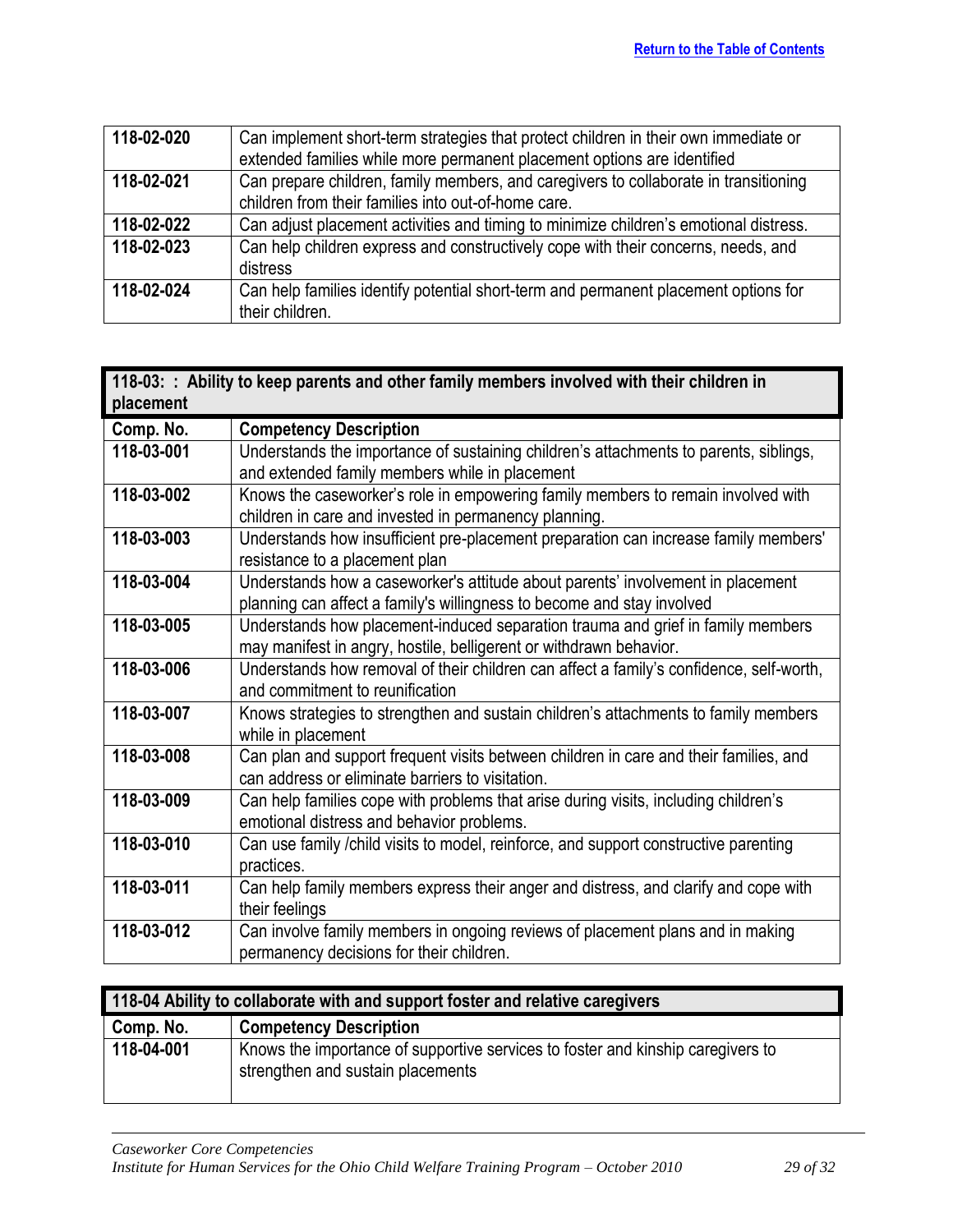| 118-04-002 | Knows the benefits of including foster and kinship caregivers as members of the case      |
|------------|-------------------------------------------------------------------------------------------|
|            | planning and service delivery team                                                        |
| 118-04-003 | Knows the role of caregivers in assessment of children's needs, in planning services,     |
|            | and implementing case plan activities.                                                    |
| 118-04-004 | Understands how training, respite care, mentoring programs, support groups, and           |
|            | casework support for caregivers can strengthen and sustain placements.                    |
| 118-04-005 | Understands the special needs of families caring for children with emotional,             |
|            | behavioral, medical, or substance abuse problems                                          |
| 118-04-006 | Understands how placement can create unexpected and distressing changes in the            |
|            | caregiving family and potentially threaten placement stability.                           |
| 118-04-007 | Understands the impact of grief and loss on caregiving families when children are         |
|            | returned home or adopted.                                                                 |
| 118-04-008 | Understands the challenges for relative caregivers who may need to restrict or control    |
|            | access by parents of the children in their care                                           |
| 118-04-009 | Can support caregiver involvement in all aspects of placement planning and empower        |
|            | caregivers to help make case decisions                                                    |
| 118-04-010 | Can engage and prepare caregivers to work directly with family members of children in     |
|            | care to achieve case plan objectives.                                                     |
| 118-04-011 | Can debrief and support foster and relative caregivers, children, and children's families |
|            | after visits.                                                                             |
| 118-04-012 | Can help caregivers manage conflicting feelings about supporting reunification while      |
|            | considering adoption or legal guardianship                                                |

<span id="page-29-0"></span>

| 118-05: Ability to work with families to promote reunification and placement stability |                                                                                                                       |  |
|----------------------------------------------------------------------------------------|-----------------------------------------------------------------------------------------------------------------------|--|
| Comp. No.                                                                              | <b>Competency Description</b>                                                                                         |  |
| 118-05-001                                                                             | Knows the importance of reunification planning, preparation, and ongoing supportive                                   |  |
|                                                                                        | services to stabilize the placement and prevent children from re-entering care                                        |  |
| 118-05-002                                                                             | Knows the worker's responsibilities in helping families successfully complete case plan                               |  |
|                                                                                        | activities toward reunification                                                                                       |  |
| 118-05-003                                                                             | Knows the importance of teamwork and collaboration among community providers to<br>achieve successful reunification   |  |
|                                                                                        |                                                                                                                       |  |
| 118-05-004                                                                             | Knows the characteristics and elements of a well developed reunification plan                                         |  |
| 118-05-005                                                                             | Knows factors typically associated with the re-neglect or re-abuse of children and their<br>re-entry into foster care |  |
| 118-05-006                                                                             | Understands the psychological, environmental and social barriers to reunification and                                 |  |
|                                                                                        | the importance of helping family members overcome these barriers                                                      |  |
|                                                                                        |                                                                                                                       |  |
|                                                                                        |                                                                                                                       |  |
| 118-05-007                                                                             | Understands factors that must be assessed to determine each family member's                                           |  |
|                                                                                        | readiness for reunification, and the dynamics associated with low likelihood of                                       |  |
|                                                                                        | successful reunification                                                                                              |  |
| 118-05-008                                                                             | Understands typical emotional reactions of parents whose children have been placed                                    |  |
|                                                                                        | and how these may affect parent's behavior and willingness to pursue reunification                                    |  |
|                                                                                        |                                                                                                                       |  |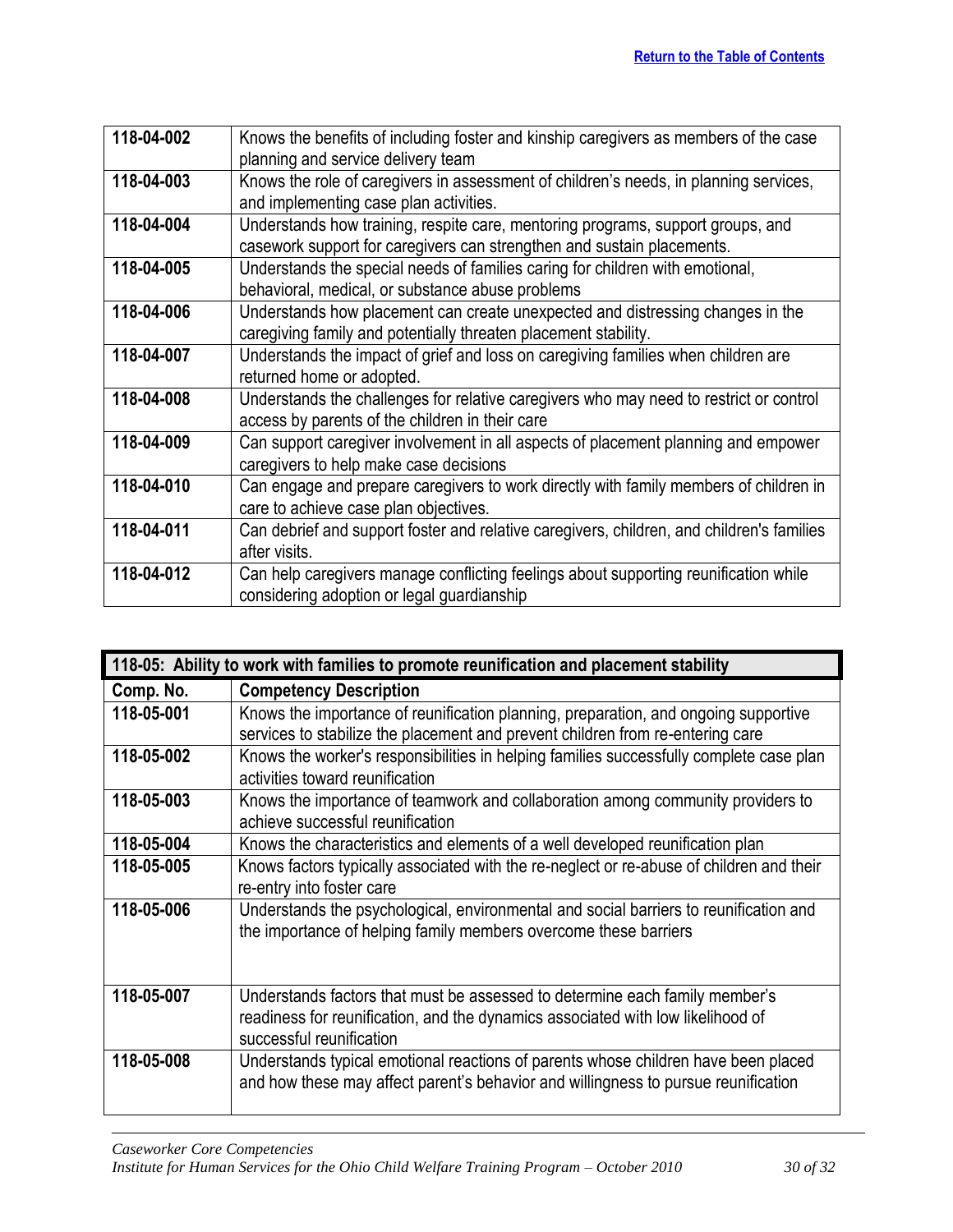| 118-05-009 | Understands how family visits can create emotional distress and trauma for children<br>and family members                                                            |
|------------|----------------------------------------------------------------------------------------------------------------------------------------------------------------------|
| 118-05-010 | Understands the value of strengths-based and developmental models of intervention<br>when pursuing reunification                                                     |
| 118-05-011 | Understands why parents might choose not to be reunited with their children.                                                                                         |
| 118-05-012 | Knows how to re-evaluate risk and child safety in preparation for and during<br>reunification activities.                                                            |
| 118-05-013 | Knows the necessary steps to prepare families for the stresses and challenges they<br>may face during reunification activities                                       |
| 118-05-014 | Knows how to help families link with permanent support systems in their extended<br>families and communities to assist them before, during, and after reunification. |
| 118-05-015 | Can keep families engaged and emotionally involved with their children during<br>reunification and after children are returned home                                  |
| 118-05-016 | Can assess family members' responses to visits and family contacts and use this<br>information to modify reunification plans                                         |
| 118-05-017 | Can help families anticipate areas of stress or conflict and design strategies to prevent<br>or overcome challenges                                                  |
| 118-05-018 | Can determine when reunification is not an appropriate plan for a child or is not likely to<br>succeed, and can communicate this to family members.                  |

<span id="page-30-0"></span>

| 118-06: Ability to use supplemental case planning to develop alternative permanent homes for<br>children who cannot be reunified with their families |                                                                                                                                                                                               |  |
|------------------------------------------------------------------------------------------------------------------------------------------------------|-----------------------------------------------------------------------------------------------------------------------------------------------------------------------------------------------|--|
| Comp. No.                                                                                                                                            | <b>Competency Description</b>                                                                                                                                                                 |  |
| 118-06-001                                                                                                                                           | Knows the detrimental outcomes of impermanence and placement instability for<br>children                                                                                                      |  |
| 118-06-002                                                                                                                                           | Knows the range of permanency options available to children who cannot be reunited<br>with their families                                                                                     |  |
| 118-06-003                                                                                                                                           | Knows criteria to select the most appropriate permanent placement for a child in care                                                                                                         |  |
| 118-06-004                                                                                                                                           | Knows the importance of maintaining as much stability as possible in children's<br>physical, social, cultural and psychological environments when choosing a permanent<br>home                |  |
| 118-06-005                                                                                                                                           | Knows the importance of asking family members to recommend potential permanent<br>placements for their children and involving them in developing a permanency plan                            |  |
| 118-06-006                                                                                                                                           | Knows risks and disadvantages of Planned Permanency Living Arrangements (PPLA)<br>as a permanent placement option for children in care                                                        |  |
| 118-06-007                                                                                                                                           | Understands the emotional and practical dilemmas faced by relative and foster<br>caregivers in working toward reunification, when they have agreed to provide a<br>permanent home for a child |  |
| 118-06-008                                                                                                                                           | Knows how to engage families to consider permanency options for their children<br>without negating the importance of or the agency's commitment to promote<br>reunification                   |  |
| 118-06-009                                                                                                                                           | Knows how to conduct a comprehensive assessment of children's developmental<br>needs and use this information to select the most appropriate permanent home.                                  |  |